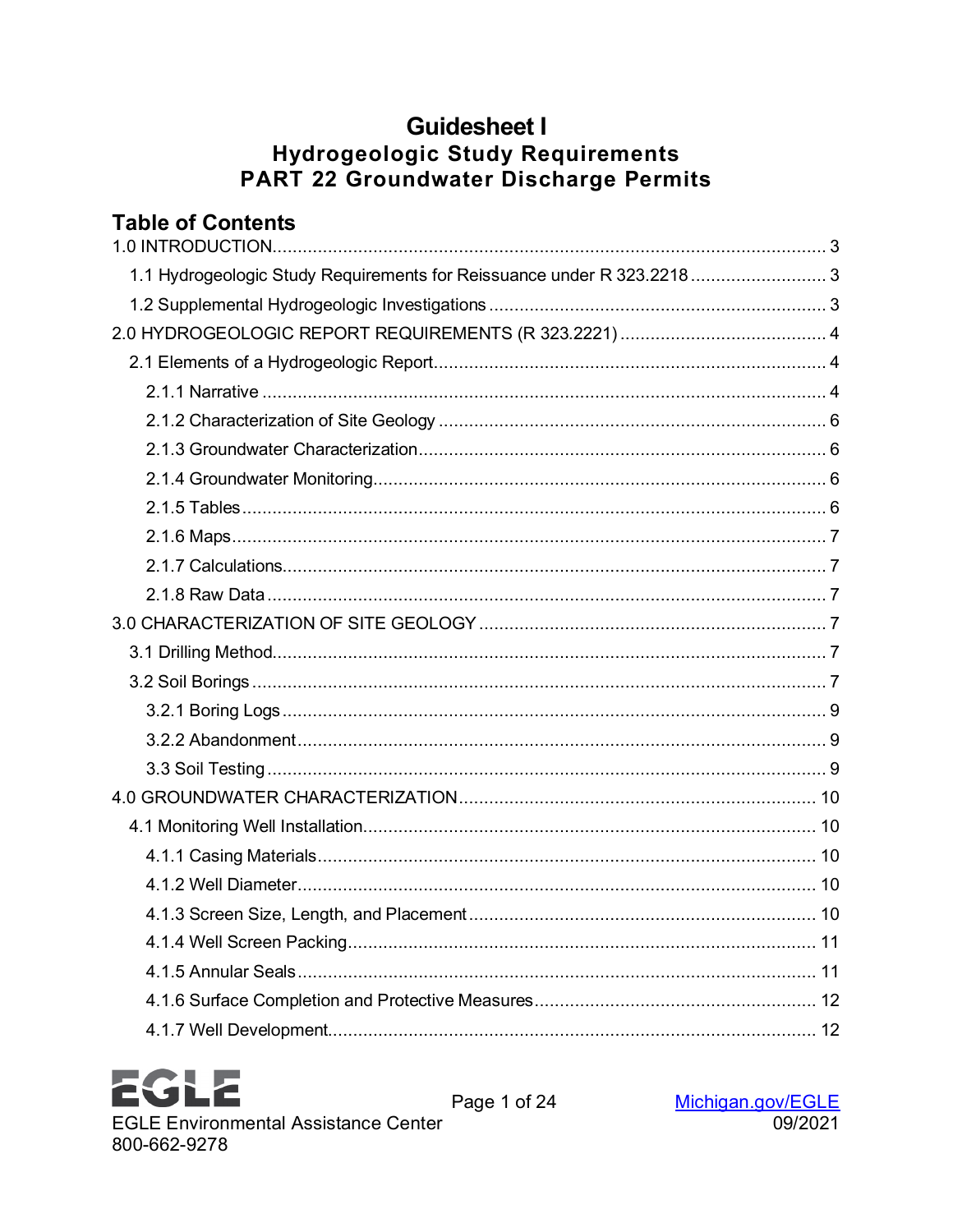| 4.4 Groundwater Not in an Aquifer or in an Unusable Aquifer Demonstration  18 |  |
|-------------------------------------------------------------------------------|--|
|                                                                               |  |
|                                                                               |  |
|                                                                               |  |
| 7.0 HYDROGEOLOGIC STUDY REQUIREMENTS FOR GROUNDWATER PERMIT                   |  |
|                                                                               |  |
|                                                                               |  |
|                                                                               |  |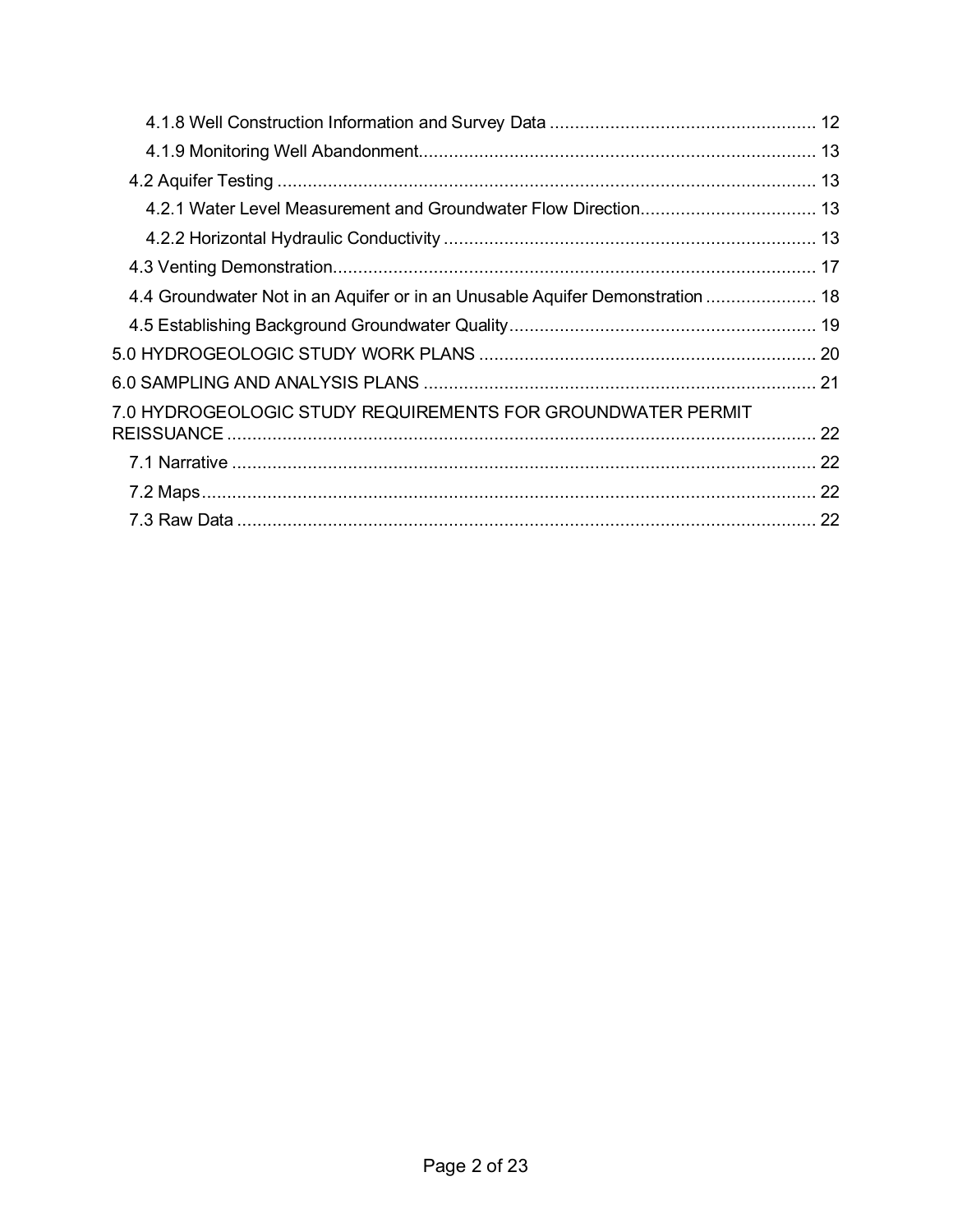#### <span id="page-2-0"></span>**1.0 INTRODUCTION**

Groundwater discharge permits authorize the discharge of wastewater to the groundwater in compliance with the provisions of Part 31, Water Resources Protection, of the Natural Resources and Environmental Protection Act, 1994 P.A. 451, as amended (NREPA). The information provided in a hydrogeologic study allows the Department of Environment, Great Lakes, and Energy (Department) to evaluate the fate and transport of groundwater impacted by a discharge and to ensure that all affected groundwater is not, or is not likely to, cause an adverse impact on drinking water supplies or surface water bodies. In addition, R 323.2204 of Part 22, Groundwater Quality (Part 22 Rules), promulgated pursuant to Part 31, Water Resources Protection, of the NREPA, does not allow discharges to be, or to become, injurious or to create a facility as defined in Part 201, Environmental Remediation, of the NREPA.

The information required in a hydrogeologic study is complex and can be extremely technical. It is strongly recommended that the applicant consider the following:

Hiring professionals with a background in the field of hydrogeology, preferably those that have some familiarity with the groundwater discharge permit program.

Request that their consultant provide a hydrogeologic study Work Plan, in accordance with R 323.2221(3), for review and approval to the Water Resources Division (WRD) Groundwater Permits Unit (GPU) prior to commencing any fieldwork. Approval of a Work Plan does not mean an applicant will be guaranteed approval of their authorization application. It does ensure that the location and scope of work will meet the expectations of the Rules and reduce or eliminate the need for multiple iterations of the same hydrogeologic study.

#### <span id="page-2-1"></span>**1.1 Hydrogeologic Study Requirements for Reissuance under R 323.2218**

R 323.2221 of the Part 22 Rules of Part 31 of the NREPA requires that before obtaining a discharge permit authorized under R 323.2218, an applicant shall provide a hydrogeologic report that meets the requirements of this rule. R 323.2221(2) requires the hydrogeologic study to describe the regional hydrogeologic conditions; identify whether the discharge will occur in a wellhead protection area (WHPA); determine whether the discharge is to a usable aquifer, an unusable aquifer, or groundwater not in an aquifer; define the areal and vertical extent and physical properties of the geologic materials that assimilate and transmit the discharge; and provide sufficient information to propose a groundwater monitoring program to measure compliance with the Part 22 Rules.

#### <span id="page-2-2"></span>**1.2 Supplemental Hydrogeologic Investigations**

Under certain conditions, the GPU may also require the completion of supplemental hydrogeologic studies for applicants permitted under R 323.2218 or require a hydrogeologic study for applicants authorized to discharge under a permit category other than R 323.2218. These conditions include, but are not limited to: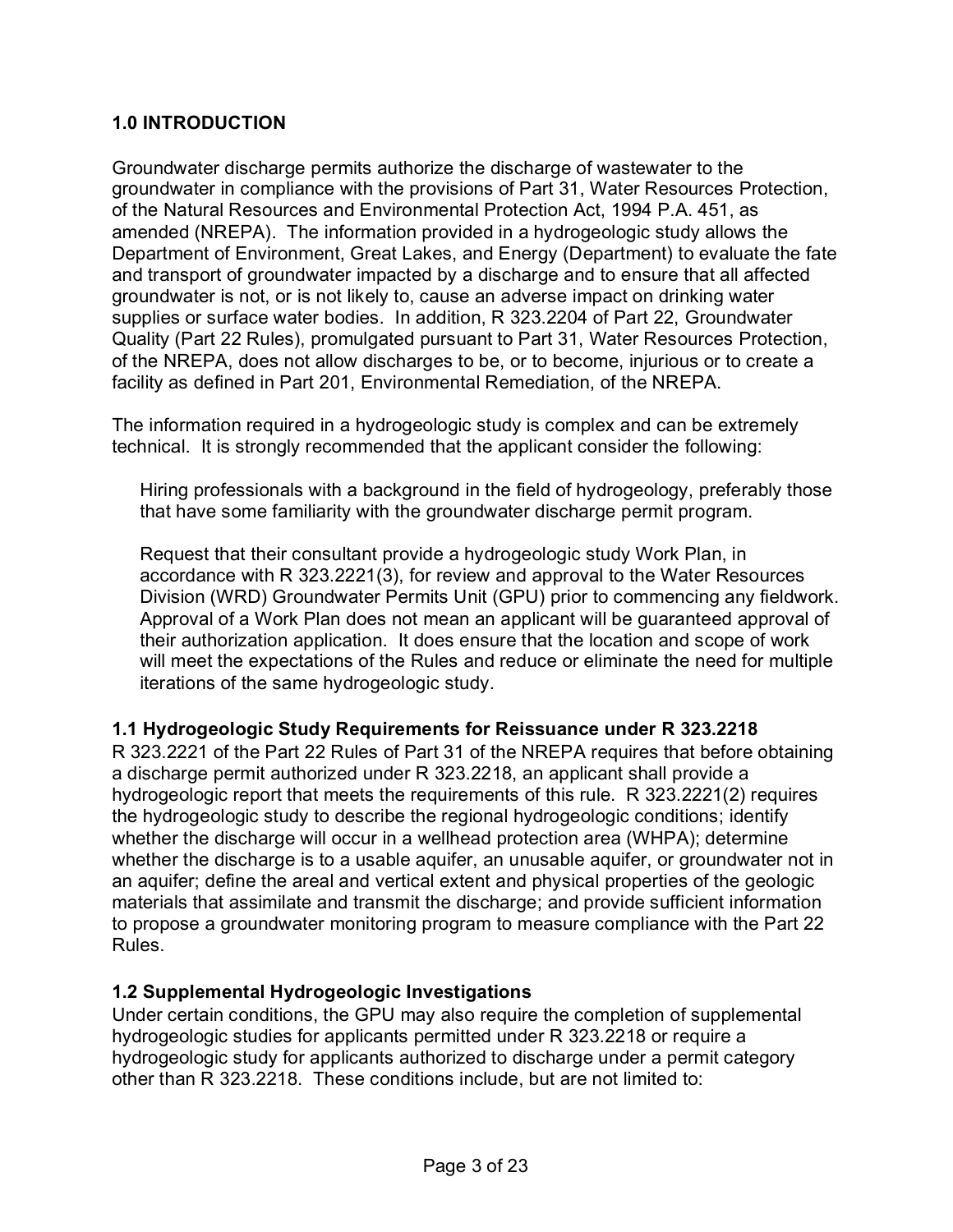The applicant has applied for a modification to the discharge quantity, effluent characterization, or treatment process from that previously permitted.

The data collected and/or information provided in previously submitted hydrogeologic reports does not meet the requirements under R 323.2221 and/or are not able to demonstrate compliance with R 323.2222 or R 323.2204. Under R 323.2204(2)(a), the discharge shall not be, or not likely to become, injurious; (e) the discharge shall be consistent with the requirements of Rules 1041 to 1117 (Part 4, Water Quality Standards, promulgated pursuant to Part 31, Water Resources Protection, of the NREPA); (f) the discharge shall not create a facility as defined in Part 201.

Under R 323.2227(2), if the Department determines that a limit on the concentration of a substance in the effluent or groundwater has been exceeded, the Department may require the discharger to (b) develop and implement a groundwater monitoring program if one is not in place; (c) if the discharge is in a WHPA, assess the effects of the discharge on the public water supply system; (e) define the extent to which groundwater quality exceeds the applicable criteria established by the Department under Section 20120a(1)(a), or Section 21304(a) of the act, if applicable.

If an existing treatment system includes wastewater treatment or storage lagoons, R 2237(4)(b) allows the Department to approve an existing or proposed system if it provides equal or greater environmental protection to the protection provided by a liner constructed according to 2237(1). For an existing system, a demonstration can be made through monitoring of the groundwater and a hydrogeologic demonstration approved by the Department that the lagoon has not impacted, and is not likely to impact, groundwater above the standards of R 323.2222.

# <span id="page-3-0"></span>**2.0 HYDROGEOLOGIC REPORT REQUIREMENTS (R 323.2221)**

# <span id="page-3-1"></span>**2.1 Elements of a Hydrogeologic Report**

A Hydrogeologic Report shall contain the following elements to meet the requirements of R 323.2221 of the Part 22 Rules.

# <span id="page-3-2"></span>**2.1.1 Narrative**

The narrative portion of the hydrogeologic report must contain a discussion of the following items:

- $\exists$  Historical land use of the site.
- Land use in the vicinity of the site.

Regional geology.

- Surface waters and drainage patterns in the area.
- $\Box$  If the discharge is located within a designated WHPA.
- Purpose of the hydrogeologic study.
- Discussion of field activities.
- Conclusions relative to the hydrogeologic conditions of the site and acceptability of the discharge.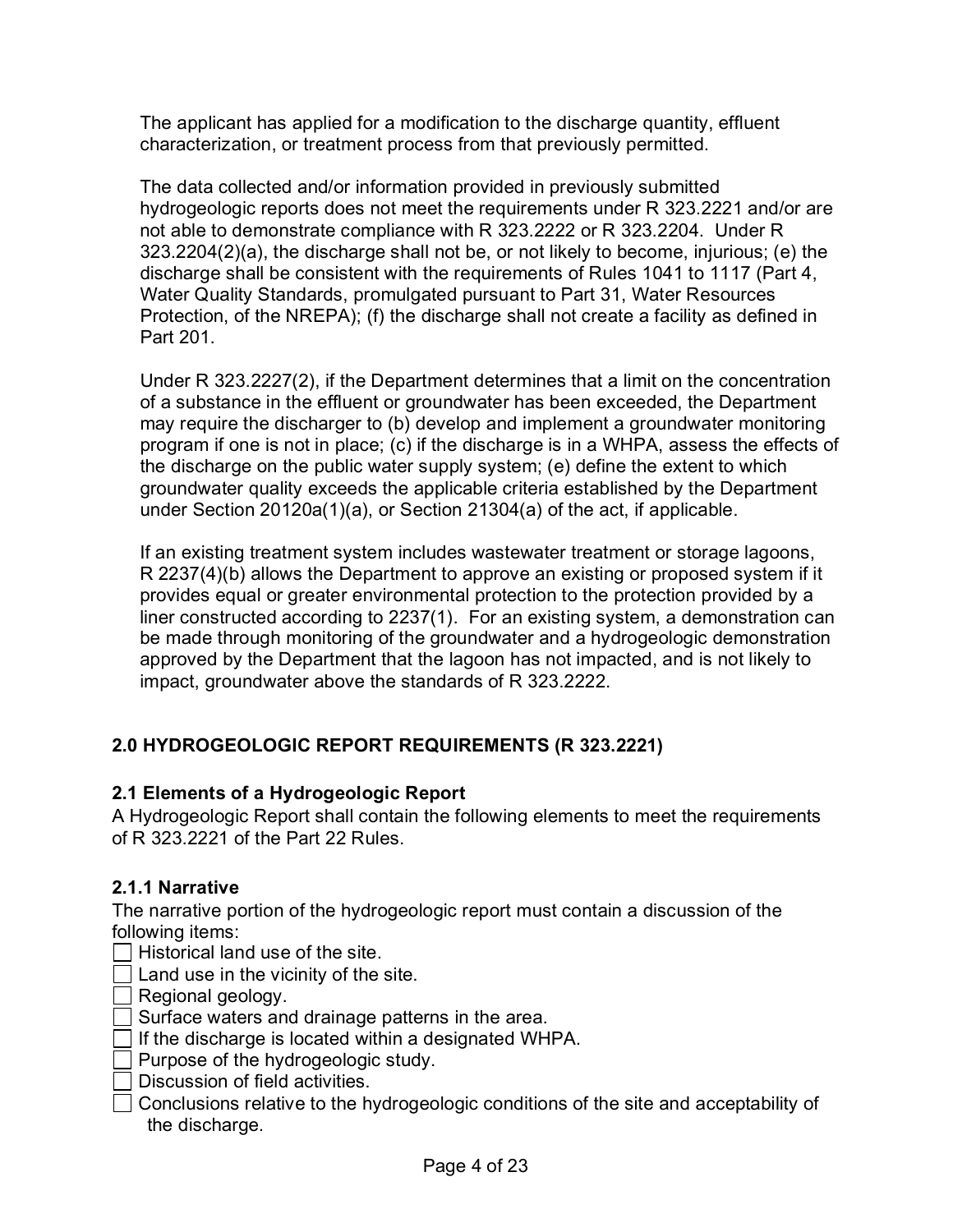Recommendations as to the following:

Additional hydrogeologic investigation.

Upgrade of wastewater treatment system.

Modifications to disposal method.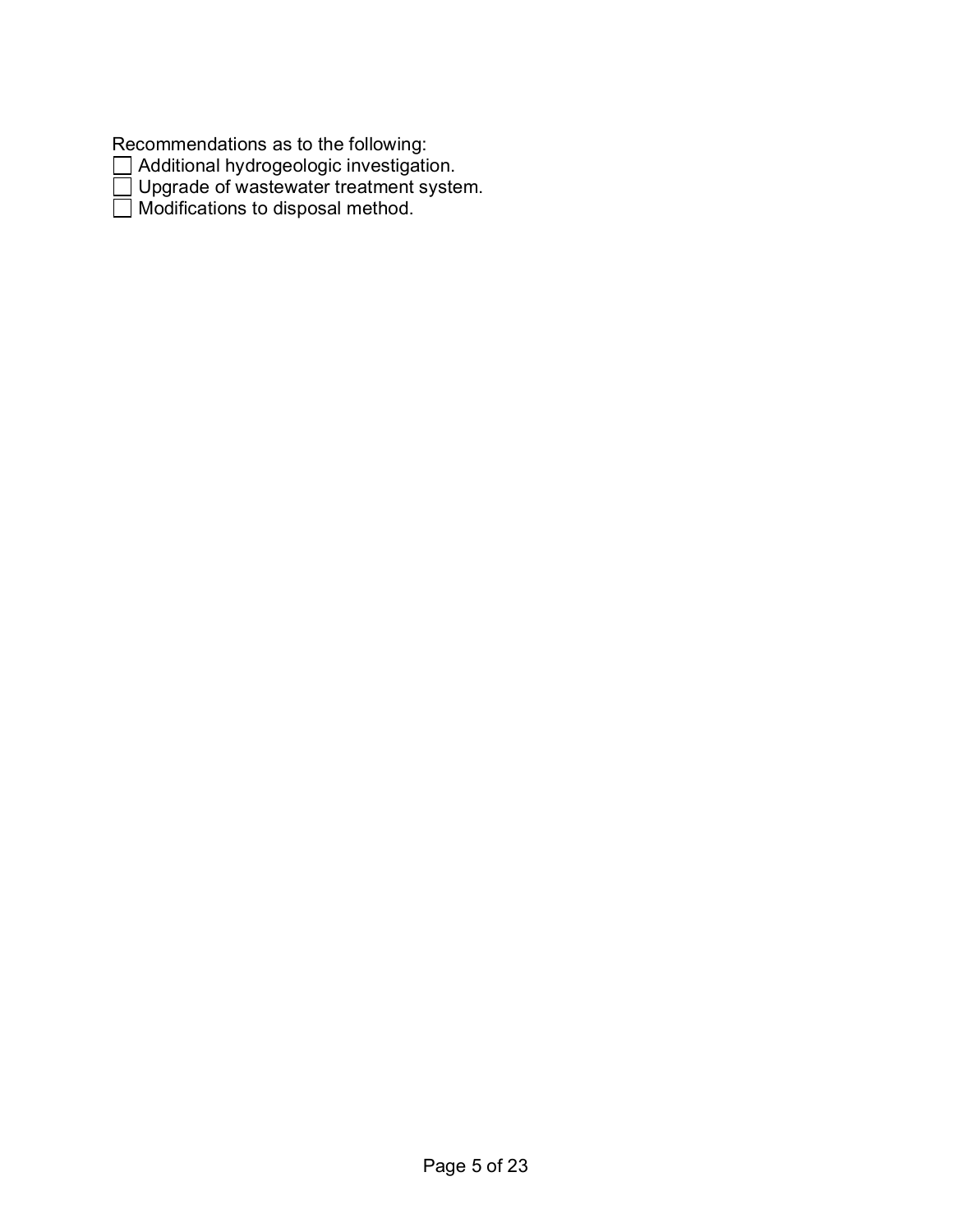#### <span id="page-5-0"></span>**2.1.2 Characterization of Site Geology**

The site geology must be characterized by the following field activities:

- $\Box$  A minimum of five soil borings for a five-acre site and three soil borings for each additional five acres.
- $\Box$  Soil borings must be of sufficient depth to characterize the site geology where the discharge will be received.

 $\Box$  Soil samples shall be collected by standard soil sampling techniques.

 $\Box$  The particle size distribution, by both sieve and hydrometer.

◯ The classification under the Standard Classification of Soils for Engineering Purposes, Unified Soil Classification System (ASTM D2487).

- $\Box$  Vertical permeability.
- $\Box$  Phosphorus adsorption capacity (PAC).

#### <span id="page-5-1"></span>**2.1.3 Groundwater Characterization**

Groundwater conditions beneath the site must be characterized by determining the following:

 $\Box$  Depth to groundwater.

Thickness of saturated formation.

Direction of groundwater flow, both vertical and horizontal.

Velocity of groundwater flow.

 $\Box$  Interconnection of groundwater formations.

Locations where groundwater is anticipated to vent to surface water.

Background groundwater quality.

 $\Box$  Existing groundwater quality.

Groundwater mounding calculations.

#### <span id="page-5-2"></span>**2.1.4 Groundwater Monitoring**

The following should be included to address groundwater monitoring:

 $\Box$  Proposal for a groundwater monitoring program to be incorporated into the groundwater discharge permit.

 $\Box$  A sampling and analysis plan.

#### <span id="page-5-3"></span>**2.1.5 Tables**

Soil boring and well information:

- $\Box$  Top of casing.
- $\sqcap$  Ground elevation.

 $\Box$  Depth to groundwater.

- Static water elevation.
- Depth and elevation of screened interval.

Elevations should be referenced to the United States Geological Survey (USGS) datum.

Groundwater and effluent quality data.

 $\Box$  Hydraulic conductivity test results.

 $\sqcap$  PAC test results.

 $\Box$  Vertical permeability test results.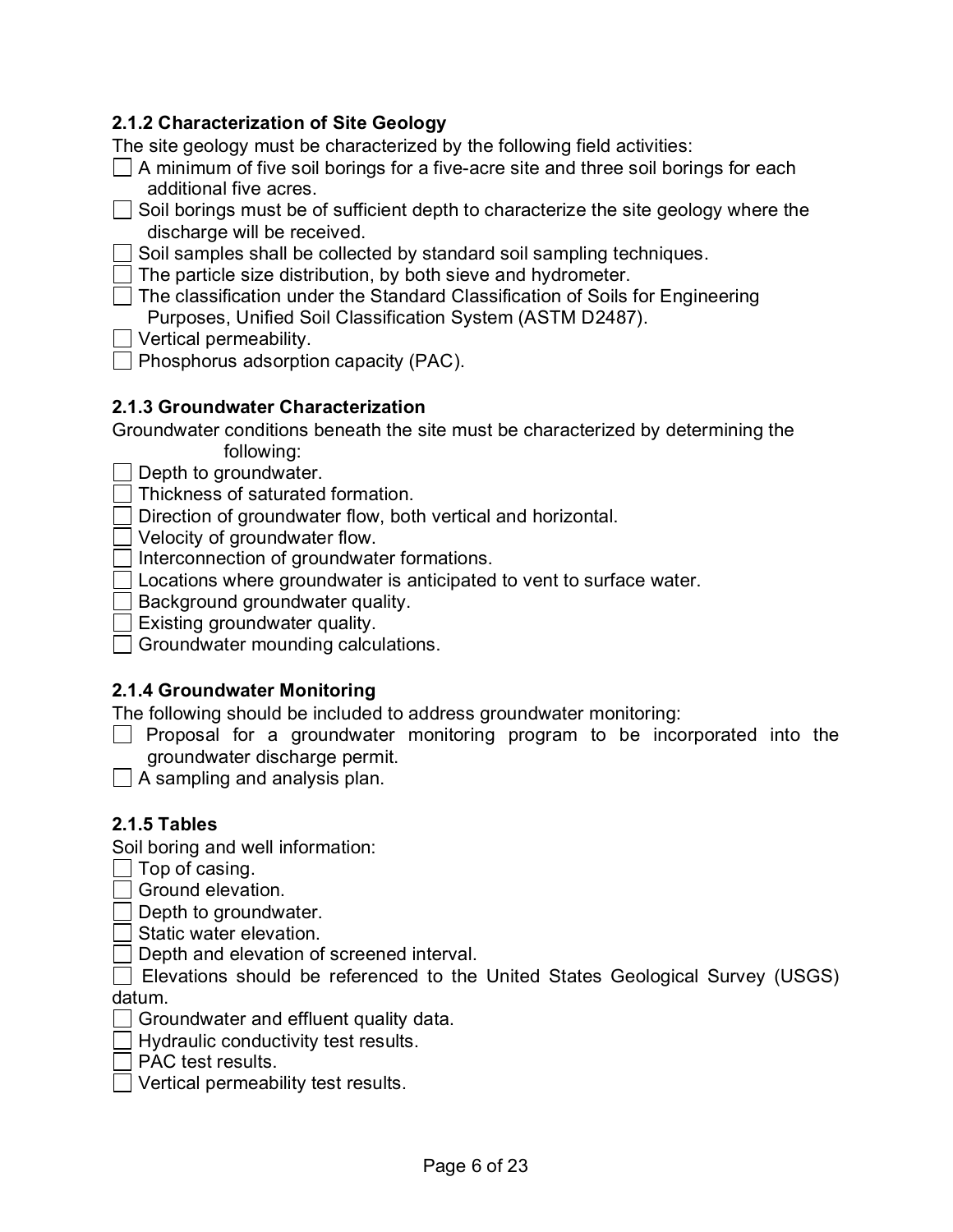# <span id="page-6-0"></span>**2.1.6 Maps**

- Regional topography map with property boundaries of site location.
- $\Box$  Residential well log map. The map must include the locations of residential wells within a half mile of the discharge location. The residential well locations should be cross-referenced to well logs submitted as part of the hydrogeologic report.
- $\Box$  Site map. The site map must include the following:

 $\Box$  Property boundaries.

 $\Box$  Soil boring and well locations.

Wastewater treatment facility and discharge location.

 $\Box$  Surface waters, including wetlands.

- Groundwater contours with the maximum contour interval being 1.0 foot.
- $\Box$  Geologic cross-sections generated from soil borings and wells at the site.

#### <span id="page-6-1"></span>**2.1.7 Calculations**

Appendices should be included which contain calculations for each of the following:

- Groundwater flow direction.
- Horizontal and vertical hydraulic gradient of the underlying aquifer.
- Vertical and horizontal hydraulic conductivity data.
- Groundwater flow velocity.
- Groundwater mounding.

 $\sqcap$  PAC of soils.

Nutrient uptake of cover crop.

#### <span id="page-6-2"></span>**2.1.8 Raw Data**

The following raw data should be included in each hydrogeologic report:

 $\Box$  Soil boring logs.

Monitor well construction logs.

Domestic well logs within  $\frac{1}{2}$  mile of the discharge.

- Laboratory data sheets for groundwater and effluent quality sampling.
- $\overline{\phantom{a}}$  Soil size gradation data.

 $\Box$  Hydraulic conductivity data.

# <span id="page-6-3"></span>**3.0 CHARACTERIZATION OF SITE GEOLOGY**

#### <span id="page-6-4"></span>**3.1 Drilling Method**

The drilling method used should be capable of clearly identifying the horizon from which samples are collected and allow collection of undisturbed samples. Examples of acceptable drilling methods include Hollow Stem Augers (HSA), Rotosonic, and the use of Direct Push technology (Geoprobe). Mud rotary and solid core augers are not acceptable drilling methods. Hand augering and manually driven monitoring wells are also not acceptable without prior Department approval.

#### <span id="page-6-5"></span>**3.2 Soil Borings**

To accurately characterize the subsurface, the collection of continuous soil samples will be required at each soil boring to a minimum of 30 feet below ground surface (bgs). The GPU may require the collection of continuous soil samples beyond 30 feet bgs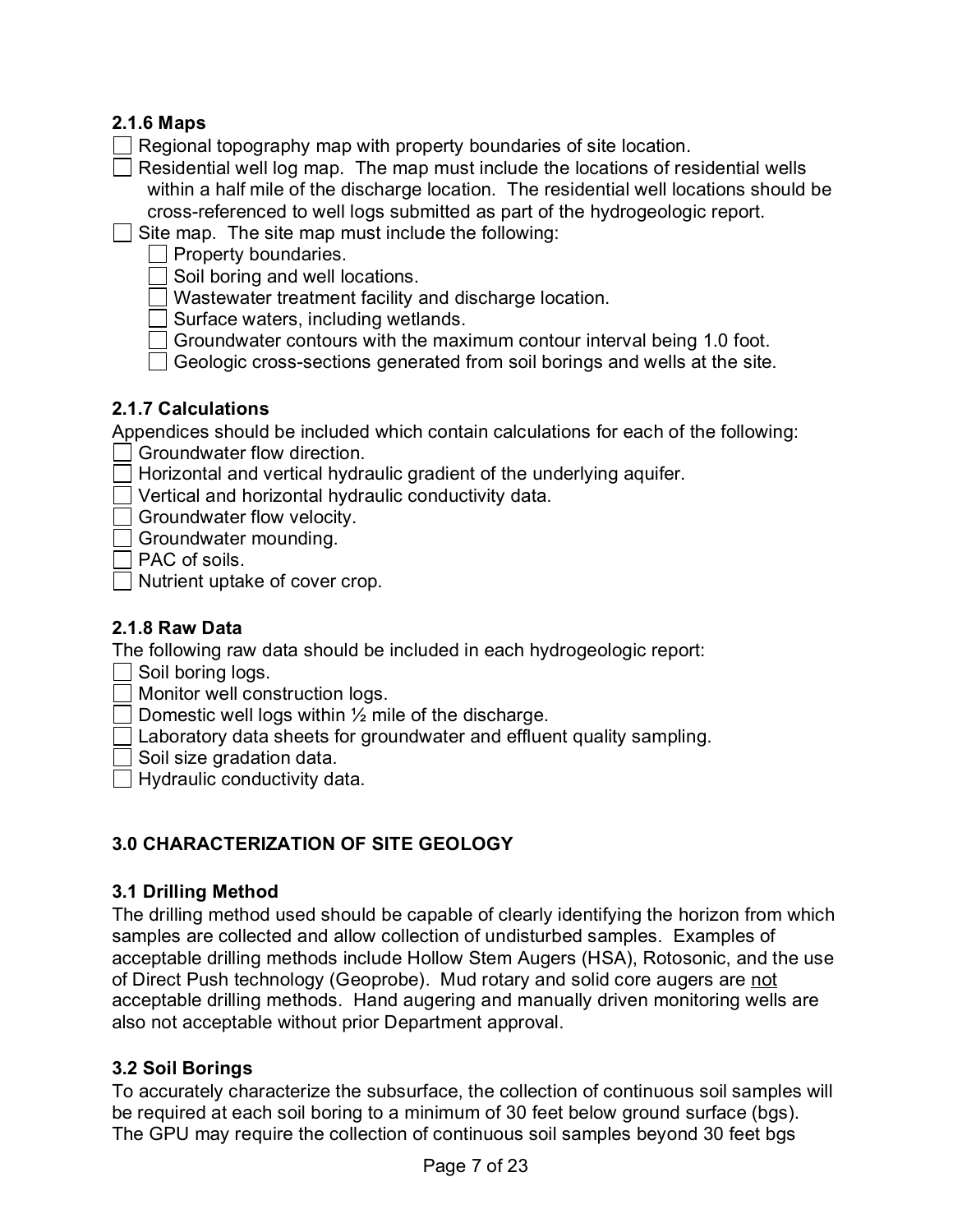depending on the anticipated geologic conditions. The collection of discontinuous samples or other alternatives may be approved on a site-specific basis once an extensive study has already been completed and the hydrogeology is thoroughly understood.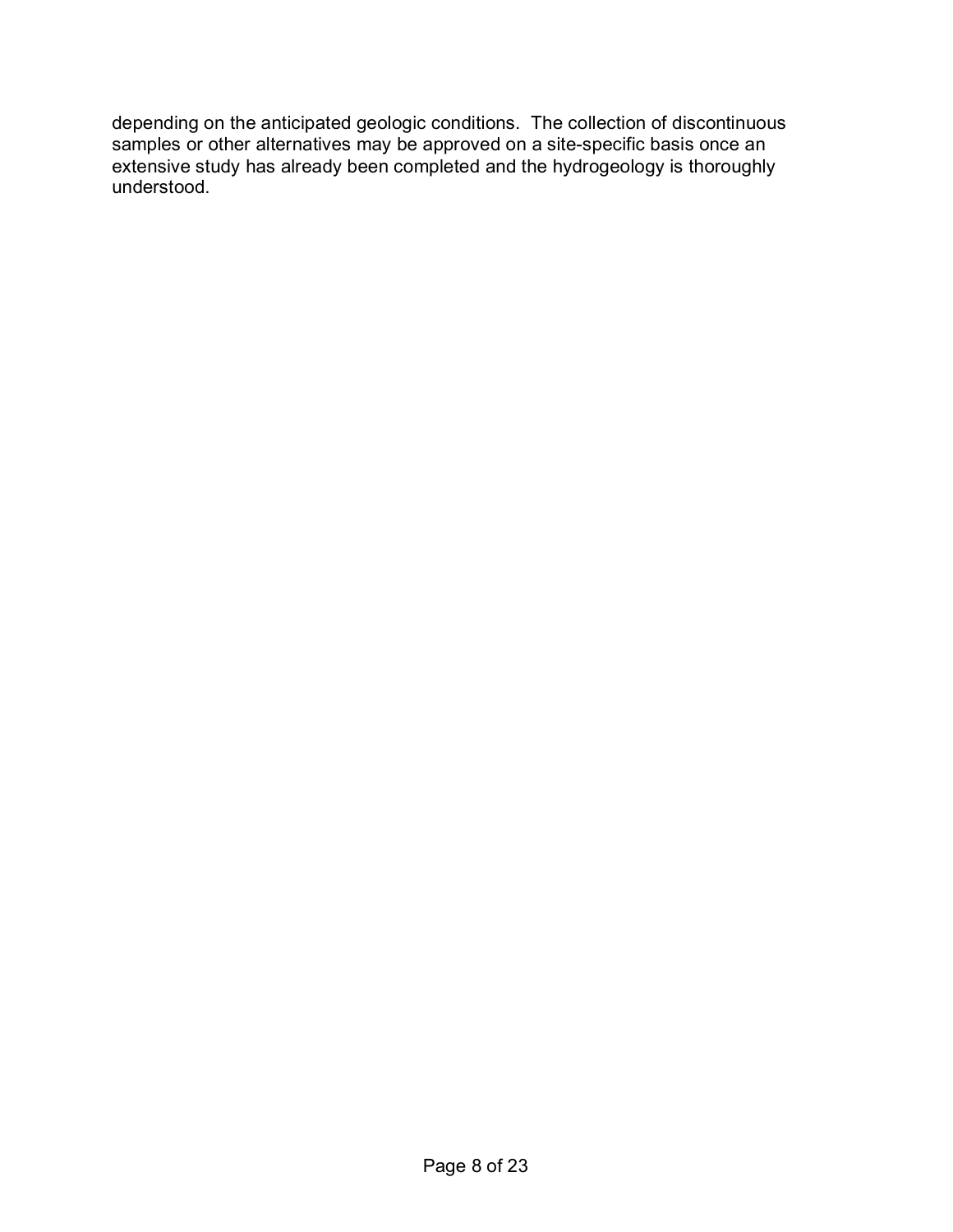For most discharges, a minimum of five soil borings will be required for the first five acres of discharge area and a minimum of three soil borings will be required for each additional five acres or portion thereof. The total number of required soil borings may be adjusted up or down based on the complexity of the site geology or on the total size of a discharge area.

Acceptable soil sampling techniques for soil identification and logging include Split-Barrel/Split-Spoon sampling (ASTM D1586), Continuous Coring using HSA (D6151), Direct-Push sampling (ASTM D6282), or Sonic drills (ASTM D6914). Shelby Tube samplers (ASTM D1587) are acceptable for the collection of undisturbed soil samples for laboratory testing of in-situ physical and hydraulic properties, i.e., vertical permeability. Shelby Tube samplers are not recommended for coarse-grained, cemented, or very hard soils. Alternative soil samplers may be used including soil coring devices (see ASTM D6169 for guidance).

## <span id="page-8-0"></span>**3.2.1 Boring Logs**

R 323.2221(4)(a) requires a log to be generated for each soil boring. Each log must include (i) soil and rock descriptions; (ii) the method of soil sample collection; (iii) the depth of each soil sample; (iv) the date of boring advancement; (v) water level measurements, i.e., depth to groundwater; (vi) the USGS ground surface elevation; (vii) soil test data; and (viii) standard penetration number calculated in accordance with the method specified in the standard penetration test, ASTM D1586. All soil and rock descriptions should be in accordance with the ASTM D2487, or the "Standard Practice for Description and Identification of Soils, Visual Manual Procedure" (ASTM D2488). All elevation data collected (ground surface, water level, and total depth of boring) should be corrected to the USGS datum.

#### <span id="page-8-1"></span>**3.2.2 Abandonment**

R 323.2221(5) requires all test wells (soil borings) not converted to observation wells to be backfilled, plugged, and recorded according to approved procedures provided in Part 127, Water Supply and Sewer Systems, of the Public Health Code, 1978 P.A. 368, as amended.

#### <span id="page-8-2"></span>**3.3 Soil Testing**

Soils testing should be performed on samples collected from each soil layer or change in lithology. These tests include, but are not limited to, particle size distribution by sieve and/or hydrometer (ASTM D2487), and the Standard Penetration Test (ASTM D1586).

In addition, testing of the unsaturated zone sufficient to determine the ability of the geologic materials to percolate and transmit the volume of liquids resulting from the discharge, and the vertical and horizontal extent of mounding resulting from the discharge will need to be provided. Allowable test methods to make these determinations are provided in *Guidesheet II: Guidance for the Development of a Discharge Management Plan, Appendix B*. The Department will not accept permeability determinations of soils based upon particle size distribution or upon disturbed samples.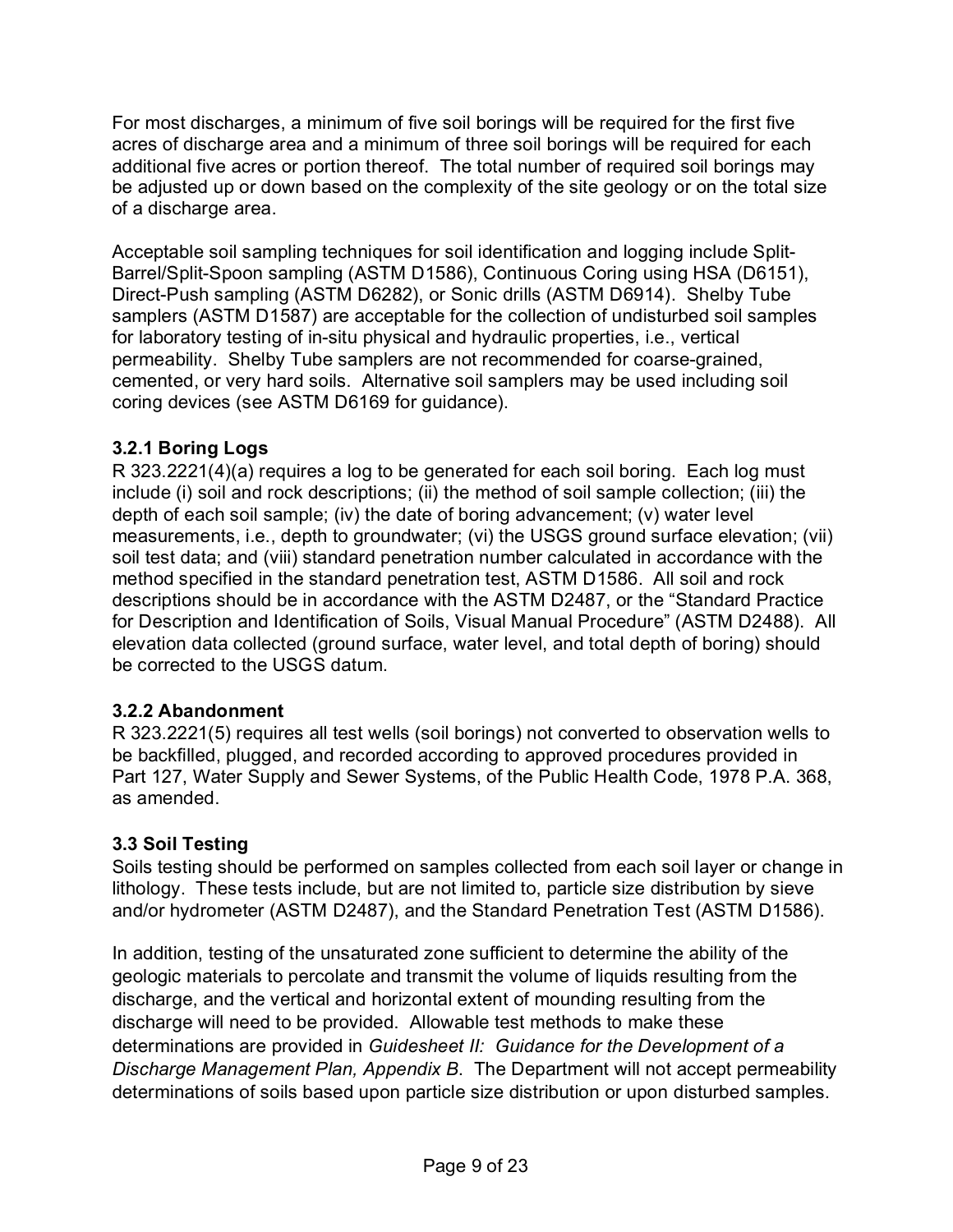## <span id="page-9-0"></span>**4.0 GROUNDWATER CHARACTERIZATION**

To comply with all the items listed under R 323.2221(4)(c)(i), the installation of a minimum of three monitoring wells is required. Additional monitoring wells may be required on a site-specific basis depending on the complexity of the site hydrogeology.

### <span id="page-9-1"></span>**4.1 Monitoring Well Installation**

#### <span id="page-9-2"></span>**4.1.1 Casing Materials**

The selection of appropriate materials for monitoring well casing must take into account several site-specific factors including: (1) geologic environment; (2) natural geochemical environment; (3) anticipated well depth; (4) types and concentrations of discharge parameters; and (5) design life of the monitoring well. Materials that are commonly used for monitoring wells in this program are polyvinyl chloride (PVC), galvanized, and stainless steel. PVC is recommended to be used at sites where metals are a constituent of concern.

#### <span id="page-9-3"></span>**4.1.2 Well Diameter**

The diameter of the casing for a monitoring well is generally selected to accommodate downhole equipment. Additional casing diameter selection criteria include: (1) drilling or well installation method used; (2) anticipated depth of the well and associated strength requirements; (3) ease of well development; (4) volume of water required to be purged prior to sampling; and (5) rate of recovery of the well after purging. Generally, a two-inch inside diameter well casing is acceptable.

# <span id="page-9-4"></span>**4.1.3 Screen Size, Length, and Placement**

The screen design must accommodate varying physical and chemical characteristics. Screens with the following characteristics provide the best service in most geological conditions: (1) slot openings should be continuous around the circumference of the screen, permitting maximum accessibility to the aquifer so that efficient development is possible; (2) slot openings should be spaced to provide maximum open area consistent with strength requirements to take advantage of the aquifer hydraulic conductivity; (3) screens must be sufficiently strong to withstand stresses normally encountered during and after installation. In addition, the slot size of the well screen should be determined relative to the grain size analysis of the stratum interval to be monitored and the gradation of the filter pack material. This is most commonly done with a sieve analysis. In most circumstances, the use of a 10-slot well screen is acceptable.

Screen length should be adequate to supply enough water to obtain a representative sample. However, it should not be of such length that a diluted sample is collected. It should be noted that screening over much of the aquifer thickness could contribute to vertical movement of the parameters of concern. A screen length of three to five feet is appropriate in most cases.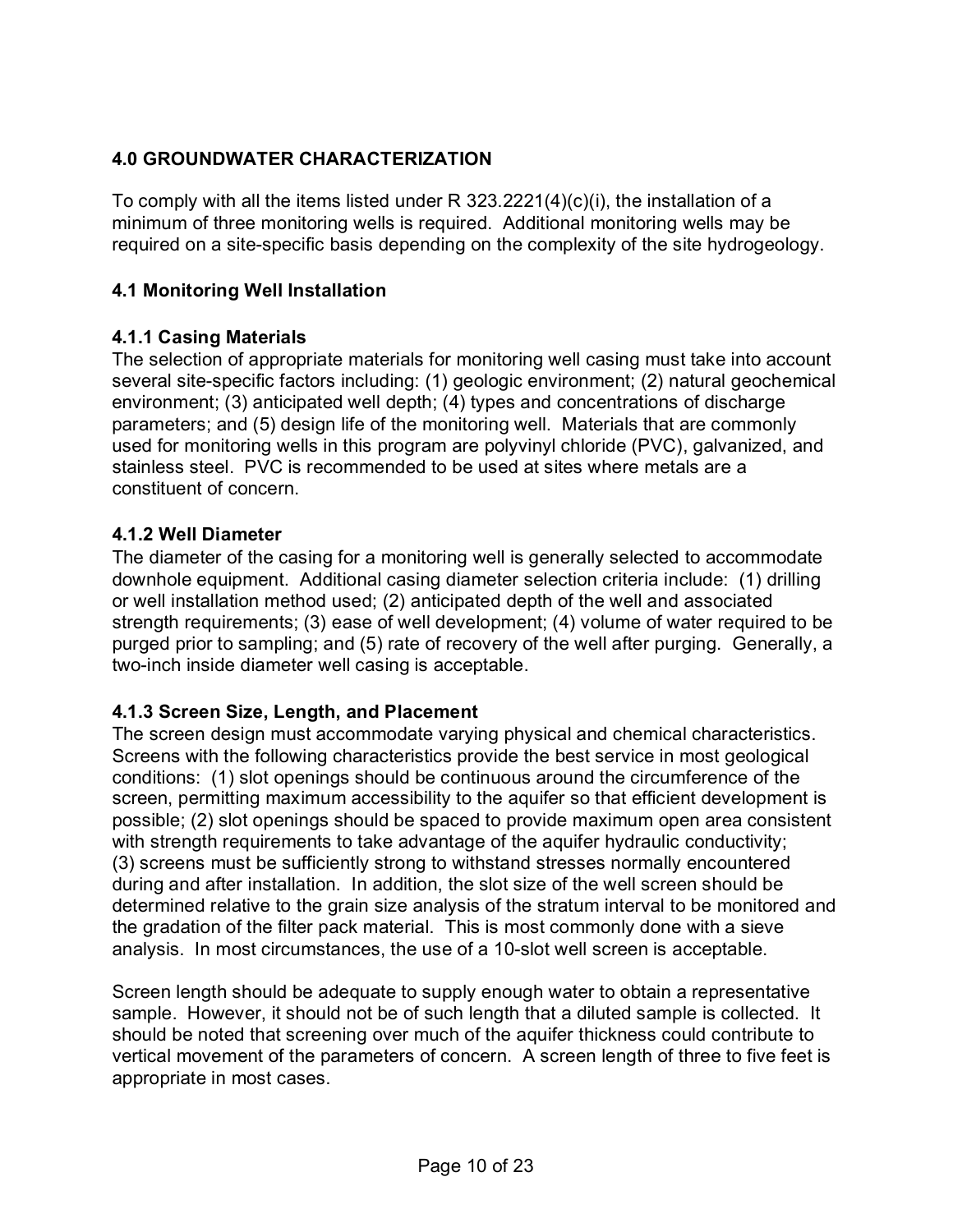Shallow monitoring wells are typically screened with the top of screen located between 5 and 15 feet below the first encountered saturated zone or water table. A well screen that straddles the water table is not acceptable for monitoring the saturated zone. A monitoring well cluster or clusters may be required depending on the site-specific hydrogeologic conditions. Well clusters can be used to determine vertical gradients, may be used to monitor discrete zones, and/or may be used to evaluate chemical stratification within a thick zone of saturation. R 323.2223(4)(b) requires at least one hydraulically downgradient monitoring well cluster if the aquifer receiving the discharge is more than 20 feet in thickness. If monitoring wells are required to be set beneath a low-permeability formation, R 323.2223(4)(e) requires a discharger to install doublecased wells when drilling through confining layers to prevent the hydraulic connection of fluids between formations above and below a confining layer.

#### <span id="page-10-0"></span>**4.1.4 Well Screen Packing**

Once the well is in place, the screen should be surrounded by materials that are coarser, have a uniform grain size, and have a higher permeability than natural formation material. This allows groundwater to flow freely into the well from the adjacent formation material while minimizing or eliminating the entrance of fine-grained materials.

This can be accomplished by designing the well in such a way that either the natural coarse-grained formation materials or artificially introduced coarse-grained materials, in conjunction with appropriately sized well screen openings, retain the fine materials outside the well while permitting water to enter. Thus, there are two types of wells and well intake designs; naturally developed wells and wells with an artificially introduced filter pack.

In natural collapse or development, a highly permeable zone is created around the screen from materials existing in the formation. This method of well screen packing is typically not acceptable. In filter packing, a specially graded sand or gravel having high porosity and permeability is placed in the annulus between the screen and the natural formation. Filter packing is the preferred method.

#### <span id="page-10-1"></span>**4.1.5 Annular Seals**

Any annular space that is produced as the result of the installation of well casing in a borehole provides a channel for vertical movement of water and/or contaminants unless the space is sealed. The seal serves several purposes: (1) to provide protection against infiltration of surface water and potential contaminants; (2) to seal off discrete sampling zones; and (3) to prohibit vertical migration of water.

The annular seal in a monitoring well is placed above the filter pack in the annulus between the borehole and the well casing. R 323.2223(4)(e) requires the annular space to be grouted from the ground surface to two feet above the well screen to prevent vertical leakage of fluids between the casing and the drill hole.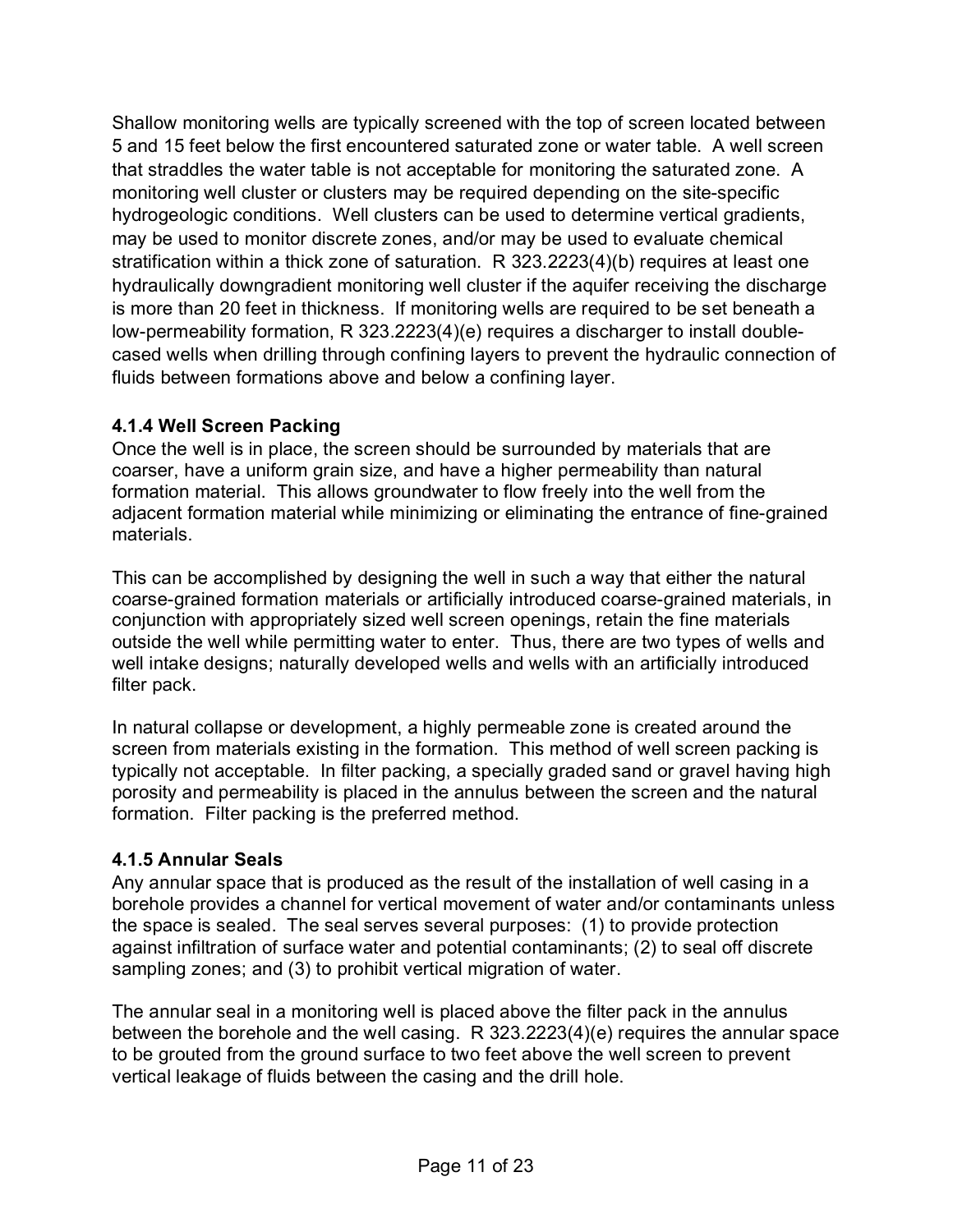### <span id="page-11-0"></span>**4.1.6 Surface Completion and Protective Measures**

Two types of surface completions are common for groundwater monitoring wells: (1) aboveground completion; and (2) flush-to-ground surface completion. An aboveground completion is preferred whenever practical. The primary purposes of either type of completion are to prevent surface runoff from entering and infiltrating down the annulus of the well, and to protect the well from accidental damage or vandalism.

Whichever type of completion is selected for a well, there should always be a surface seal of neat cement or concrete surrounding the well casing and filling the annular space between the casing and the borehole at the surface.

A protective casing is generally installed around the well casing by placing the protective casing into the cement surface seal while it is still wet and uncured. The protective casing discourages unauthorized entry into the well and prevents damage by contact with vehicles. This outer casing should be kept locked between sampling events. Like the inner well casing, the outer protective casing should be vented near the top to prevent the accumulation and entrapment of potentially explosive gases and to allow water levels in the well to respond naturally to barometric pressure changes.

## <span id="page-11-1"></span>**4.1.7 Well Development**

Well development has two broad objectives: (1) repair damage done to the formation by the drilling operation so that the natural hydraulic properties are restored, and (2) alter the basic physical characteristics of the aquifer near the borehole so that water will flow more freely to the well. All new wells should be developed before being put into use. In addition, older wells often require periodic redevelopment.

Effective development procedures should cause reversals of flow through the screen openings that will agitate the sediment, remove the finer fraction, and then rearrange the remaining formation particles. Examples of methods that apply this principal are backwashing and mechanical surging. Using a bailer or one directional pumping to develop a well is not acceptable.

# <span id="page-11-2"></span>**4.1.8 Well Construction Information and Survey Data**

If a monitoring well is installed at a boring location, all well construction information should be submitted including the well casing and well screen construction material and size, the total depth of the well in feet bgs, the surveyed ground surface elevation, the surveyed top of casing elevation, and the screened interval recorded in feet bgs and feet above mean sea level (amsl). This information can be submitted as a diagram or in a tabular format. R 323.222(4)(g)(iv) requires all top of well casings be surveyed and referenced to USGS data accurate to 0.01-foot by a land surveyor licensed under the Occupational Code, 1980 P.A. 299, as amended. All elevation data collected (ground surface, water level, and total depth of boring) should be corrected to the USGS datum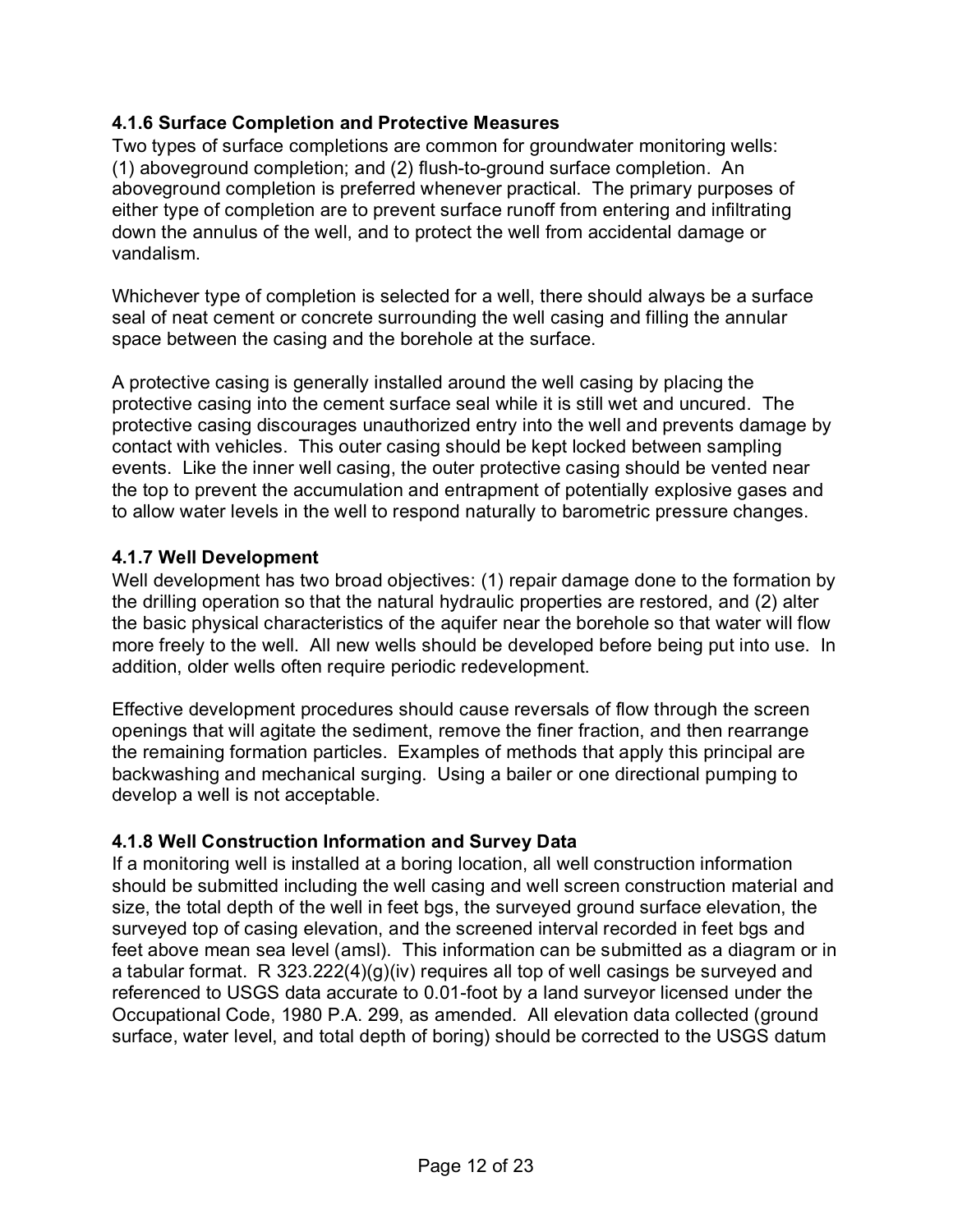### <span id="page-12-0"></span>**4.1.9 Monitoring Well Abandonment**

R 323.2223(4)(j) requires a monitoring well to be permanently abandoned according to the plugging procedures in Part 127, Water Supply and Sewer Systems, of the Public Health Code, 1978 P.A. 368, as amended.

## <span id="page-12-1"></span>**4.2 Aquifer Testing**

#### <span id="page-12-2"></span>**4.2.1 Water Level Measurement and Groundwater Flow Direction**

The basic water level measuring device is an electronic water level indicator. When the sensor encounters conductive fluid, the circuit is completed, and an audible or visual signal is displayed at the surface. All measurements should be related to a known USGS datum, which should be measured from a clearly identified location on each casing. Water levels must be recorded to an interval of 0.01-foot.

A minimum of three monitoring wells must be installed to obtain a groundwater flow direction. The water level measurements recorded from the monitoring wells in feet amsl can be used to draw a water table contour map that represents the surface of an unconfined aquifer as represented by elevation contours.

A contour map uses a minimum of three groundwater level measurements from wells, according to the United States Environmental Protection Agency (USEPA). Measured water levels converted to elevations become the basis for contours of equal elevation. A resulting water table map shows the plane of the unconfined water below ground within the triangle of space defined by the three measurement points.

#### <span id="page-12-3"></span>**4.2.2 Horizontal Hydraulic Conductivity**

To determine the horizontal hydraulic conductivity of the aquifer, either a pump test or a slug injection or recovery test will need to be performed. Pumping tests are typically performed in wells with high transmissivity and in wells with a diameter large enough to accommodate the pumping equipment. Nearby observation wells are generally required to measure aquifer response. Conversely, slug injection or recovery tests, that add or remove smaller amounts of water, are typically performed in formations with low transmissivity and in a single, smaller diameter well.

#### **4.2.3 Groundwater Sampling**

#### **4.2.3.1 Collection Methods**

A wide variety of groundwater sampling devices are available to meet the requirements of a groundwater-monitoring program. The collection method used should be tailored to fit the chemicals being monitored, the hydrogeologic situation, and the design of the monitoring wells. The methodology used in the sampling procedure is critically important if the true chemical nature of the groundwater at the site is to be determined. The most common groundwater sample collection methods include the Multiple-Volume Purge method and the Low-Flow/Minimal Drawdown method. If another method is chosen to collect groundwater samples, you will need to demonstrate how you will collect representative samples from the monitoring wells.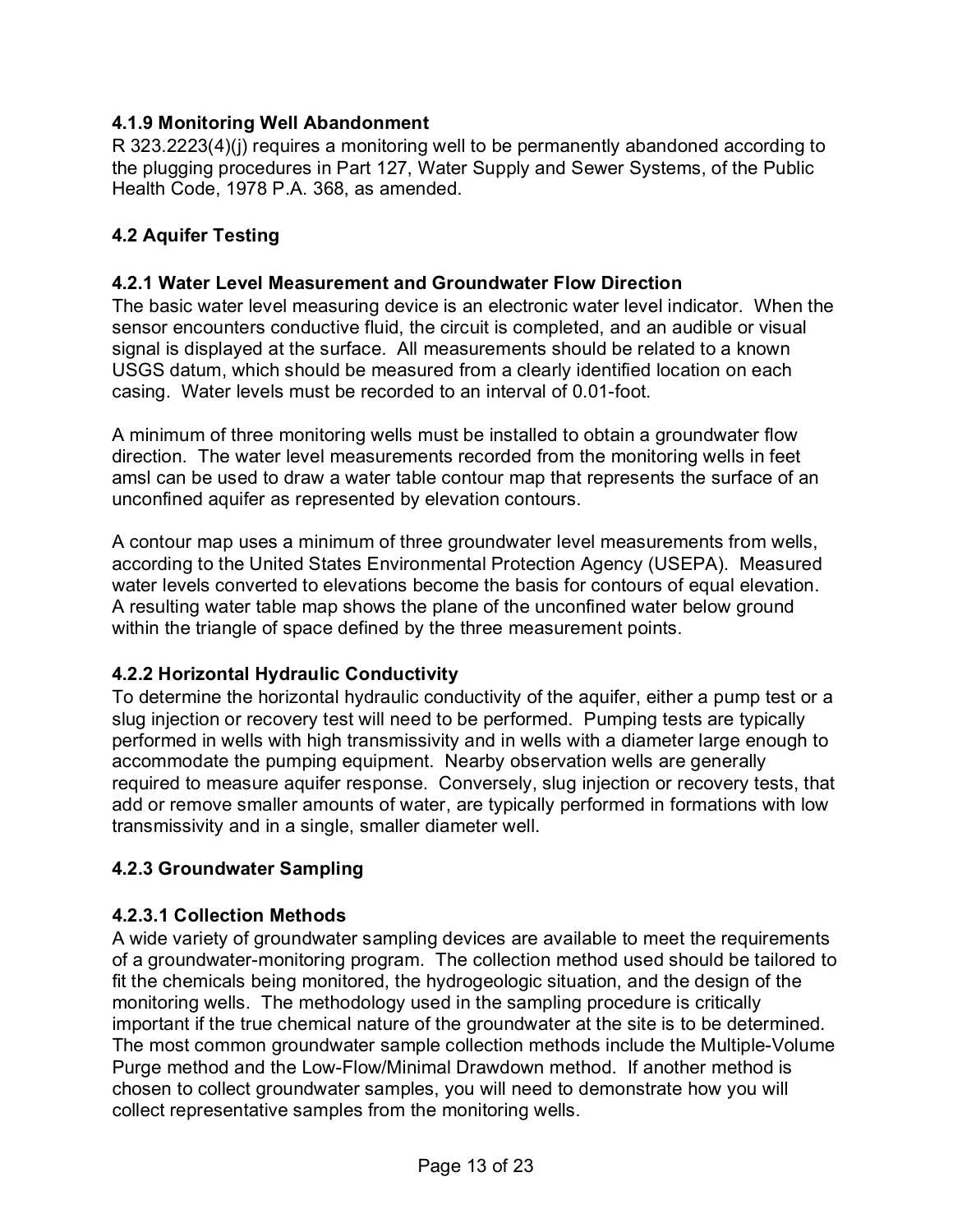The Multiple-Volume Purge method involves removing a minimum of three well volumes of water from the top of the water column with a bailer or pump and then sampling when the well has achieved stability of water quality parameters and adequately low turbidity. This is a traditional method and consistent results are generally obtained with samplers of varying skill. A drawback is that large volumes of purge water may be produced for large diameter or deep wells.

The Low-Flow method involves purging the well at a relatively low flow rate that minimizes drawdown, with the pump or tubing inlet located within the screened interval of the well. The well is sampled when water quality parameters are stable, adequately low turbidity is achieved, and the water level has achieved a stable drawdown (an unchanging water level). This method is often faster than Multiple-Volume Purge and generates less purge water. The method requires more skill and judgment on the part of the samplers.

Before a monitoring well is sampled, stagnant water in the well casing must be removed or purged to obtain a representative groundwater sample. Common instruments used for purging include bailers, submersible pumps, and peristaltic pumps.

Prior to purging, the water level in the well and the total depth of the well should be measured to determine the volume of water in the well. When using a bailer, a minimum of three well volumes should be purged, unless the well runs dry. When using low-flow methods, purging should continue until the selected indicator parameters have stabilized.

Once purging is completed or the groundwater in the well recovers, the groundwater pH, temperature, specific conductance, and turbidity should be measured. After the correct sample containers have been prepared, sampling may proceed.

Purging and sampling should occur in a progression from the least contaminated well to the most contaminated well, if this information is known; disposable equipment should be used for each well or equipment must be decontaminated prior to use and between each well.

#### **4.2.3.2 Calculations**

If it is necessary to calculate the volume of water in the well, use the following equation:

Well volume (gallons) =  $\pi r^2$  h (cf) Where:

- $r =$  radius of monitoring well (feet)
- $h =$  height of the water column (feet (This may be determined by subtracting the depth to the water from the total depth of the well as measured from the same reference point.)
- cf = conversion factor (gallons/linear foot) = 7.48 gal/ft<sup>3</sup>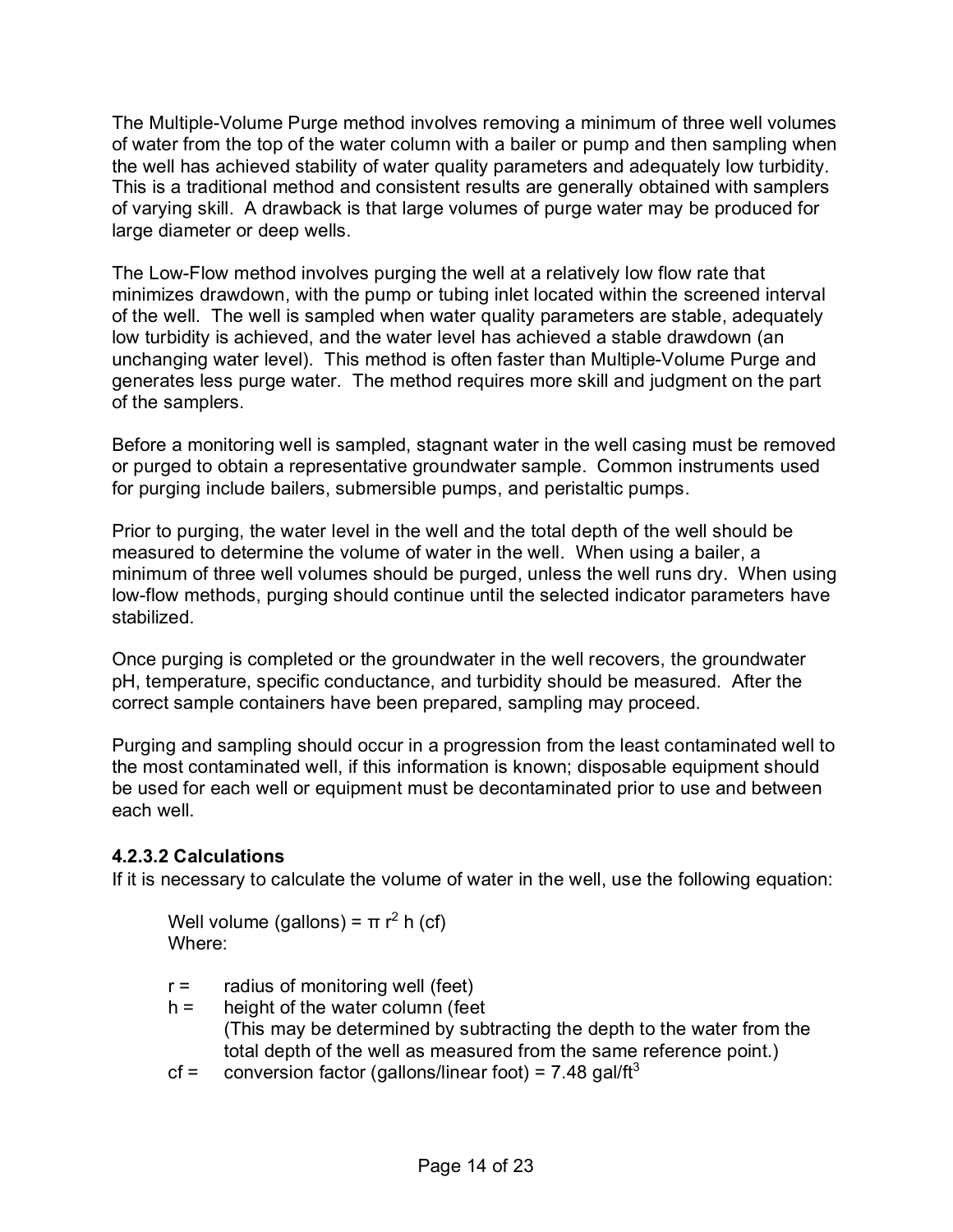If the diameter of the monitoring well is known, standard conversion factors can be applied to simplify the equation above. Monitoring well diameters are typically two, three, four, or six inches.

## **4.2.3.3 Representative Sample Collection**

The primary goal in performing groundwater sampling is to obtain a representative sample of the aquifer or water-bearing zone. Prior to sample collection, monitoring wells are purged to remove the stagnant water within the well casing. An undisturbed monitoring well will have little or no vertical mixing of the water within the casing, and stratification will occur over time. The well water in the screened interval will mix with incoming groundwater due to normal flow patterns, but the well water above the screened interval will remain isolated, become stagnant, and may no longer be representative of the groundwater quality. Also, stagnant water may contain foreign material inadvertently or deliberately introduced from the surface, resulting in a nonrepresentative sample.

Turbidity is often elevated during purging by the disturbance of formation materials at the borehole walls. As many contaminants (metals and many organics) will sorb to the formation particles, a sample including these particles will not represent the concentrations of constituents in the aquifer. Thus, a secondary goal of purging is to reduce the turbidity to the point that the sample will represent the dissolved concentration of contaminants.

To safeguard against collecting non-representative stagnant water, the following guidelines and techniques should be adhered to during sampling:

- 1. As a general rule, all monitoring wells should be purged prior to sampling. To obtain a representative sample using the Multiple-Volume Purge method, a minimum of three volumes of water in the well casing should be removed. To determine when a well has been adequately purged, field investigators should also monitor, at a minimum, the pH, specific conductance, and turbidity of the groundwater removed, and the volume of water removed during purging. When using Low-Flow methods, purging should continue until the selected indicator parameters have stabilized. Indicator parameters typically used in low-flow purging include pH, specific conductivity, turbidity, temperature, dissolved oxygen, and oxidation-reduction potential. In general, an adequate purge is achieved when the pH and specific conductance of the groundwater have stabilized and the turbidity has either stabilized or is below 10 Nephelometric Turbidity Units (NTUs). Alternatively, for low-yielding groundwater formations, the well can be pumped dry and sampled upon recovery. In a high-yielding groundwater formation where there is no stagnant water in the well casing, purging is not as critical.
- 2. When purging with a pump, the pump should be set within the screened interval. When sampling a screened well, the sample should also be collected from the same depth within the screened interval at which the pump was set.
- 3. The well should be sampled as soon as possible after purging.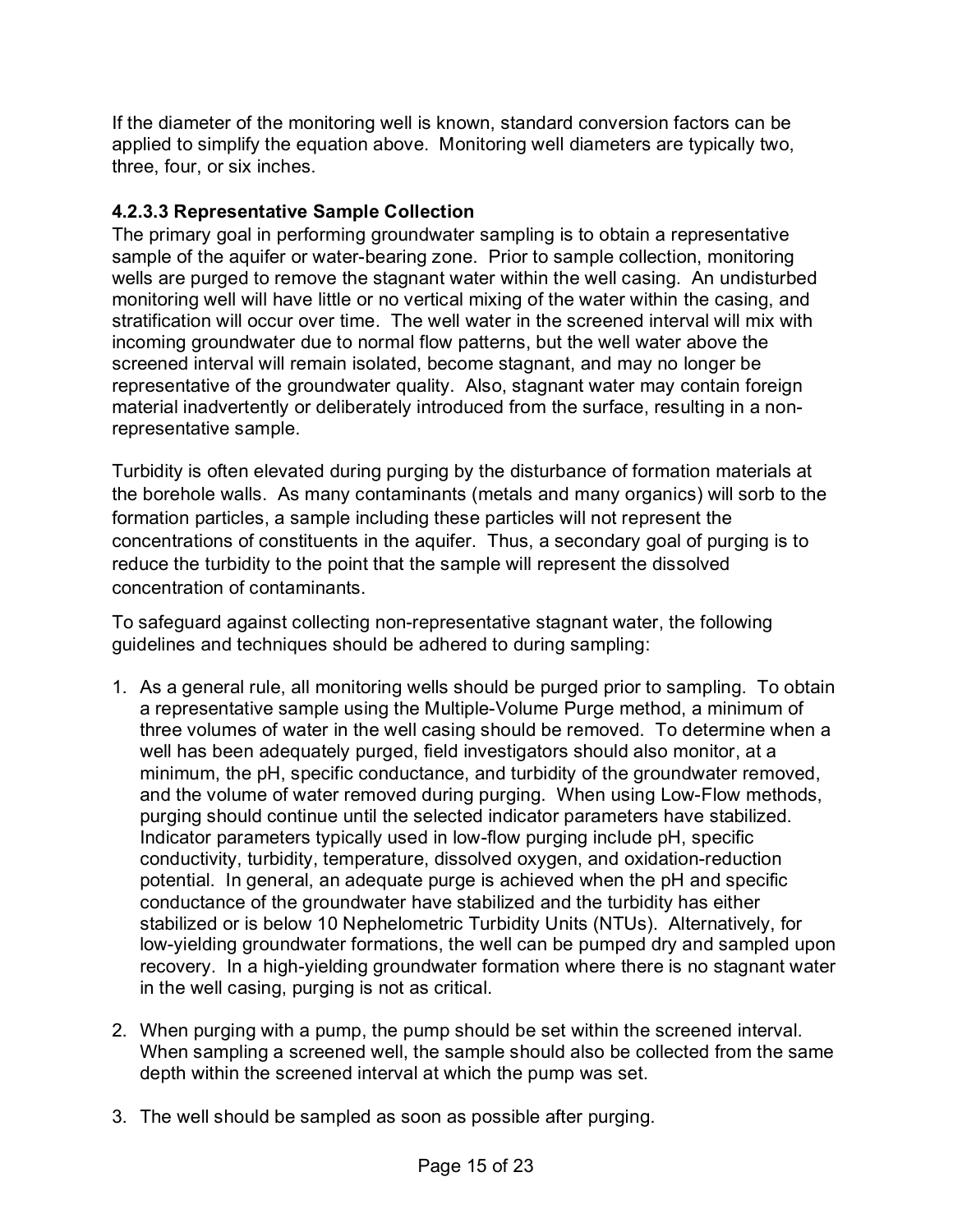- 4. For wells that are pumped or bailed to dryness prior to the purging procedure being completed, the well should be allowed to recover (for up to, but no longer than, 24 hours) prior to sample collection.
- 5. A non-representative sample can also result from excessive purging of the well. Stratification of the constituent concentration in the groundwater formation may occur, or heavier-than-water compounds may sink to lower portions of the aquifer. Excessive pumping can dilute or increase the constituent concentrations relative to those at the sampling point of interest.
- 6. A sampling methodology must be used that accounts for the effects of aquifer heterogeneities, while minimizing alterations in water chemistry that could result from sampling disturbances. The GPU will accept properly conducted purging methods designed to minimize drawdown, by controlling the flow from the well while monitoring stabilization indicator parameters, commonly referred to as low-flow methods. Available low-flow procedures include:

USEPA, Office of Research and Development, Office of Solid Waste and Emergency Responses, EPA/540/S-95/504, April 1996, USEPA Ground Water Issue, *Low-Flow (Minimal Drawdown) Ground-Water Sampling Procedures*, Robert Puls and Michael Barcelona.

USEPA, Region 1, July 30, 1996, Revision 3, *Low Stress (Low-Flow) Purging and Sampling Procedure for the Collection of Ground Water Sampled from Monitoring Wells*

**The Low-Flow/Minimal drawdown method is strongly recommended for the collection and analysis of metals samples to ensure the data are representative for compliance purposes.**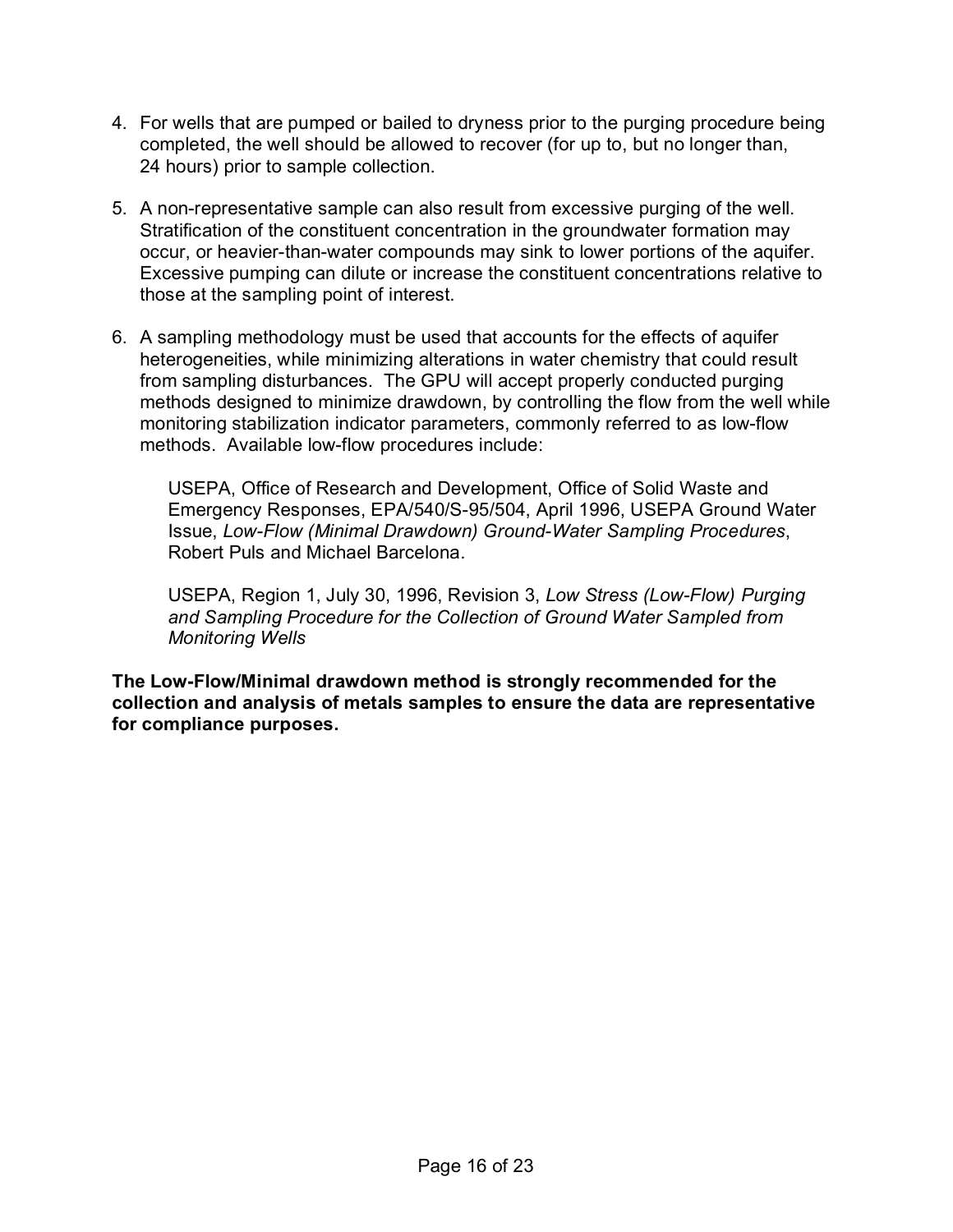Samples may not be representative of groundwater conditions for the following reasons:

- 1. The sample was taken from stagnant water in the well, which is usually chemically different from the water in the ground near the well bore.
- 2. The water sample was contaminated by entrained sediment because the well was not developed properly.
- 3. The sample was taken so long after pumping began that it represents water far enough from the well site that the groundwater chemistry is not representative.
- 4. Release of carbon dioxide during pumping caused an increase in pH, which in turn caused may metallic ions to come out of solution.
- 5. Numerous chemical changes took place because the sample was oxidized during recovery.
- 6. Chemical residues in the pump or sampling equipment contaminated the water sample.
- 7. The sample was not preserved correctly, so chemical changes occurred in the sample during storage.

It is recommended that groundwater sampling be conducted by experienced field personnel, from the testing laboratory, or by other groundwater professionals.

## **4.2.3.4 Filtration and Preservation**

The GPU will not accept filtered groundwater sampling results for inorganics unless the applicant has demonstrated that filtered samples are necessary based on site-specific conditions. If the collection of filtered samples has been approved by the GPU, a 0.45 micron filter pore size is typically used. Flush or rinse filter membranes and sample containers with laboratory grade water before use unless the equipment is already prewashed and rinsed. In addition, discard the first 150 milliliters of sample that passes through the filter before filling sample containers. Use positive pressure filtration rather than vacuum filtration, which causes excessive aeration and agitation of the samples.

Preserving samples retards biodegradation reactions, hydrolysis reaction, precipitation and coprecipitation reactions, and sorption reactions. Sample preservation usually involves reducing or increasing pH by adding an acid or base preservative. Samples are also preserved by cooling them to 4°C. Add preservative to the container before or immediately after collecting the sample. If a sample requires filtration, add preservative after filtration, not before.

# <span id="page-16-0"></span>**4.3 Venting Demonstration**

R 323.2222(7)(b)(i) allows the Department to approve a standard different from the standards established in subrules (2) through (6) of this rule when a demonstration is made that the groundwater affected by the discharge vents to surface water, uses of the surface water are protected in accordance with R 323.1041 to R 323.1117, and the distance between the point of discharge and the point of venting to surface water is less than 1,000 feet. The applicant may be required to demonstrate that 100 percent of groundwater impacted by the discharge vents to surface water for the Department to approve standards other than those established in subrules (2) through (6). In situations where there is potential for groundwater to impact both drinking water and surface water, both sets of limits may be applicable in the same permit. This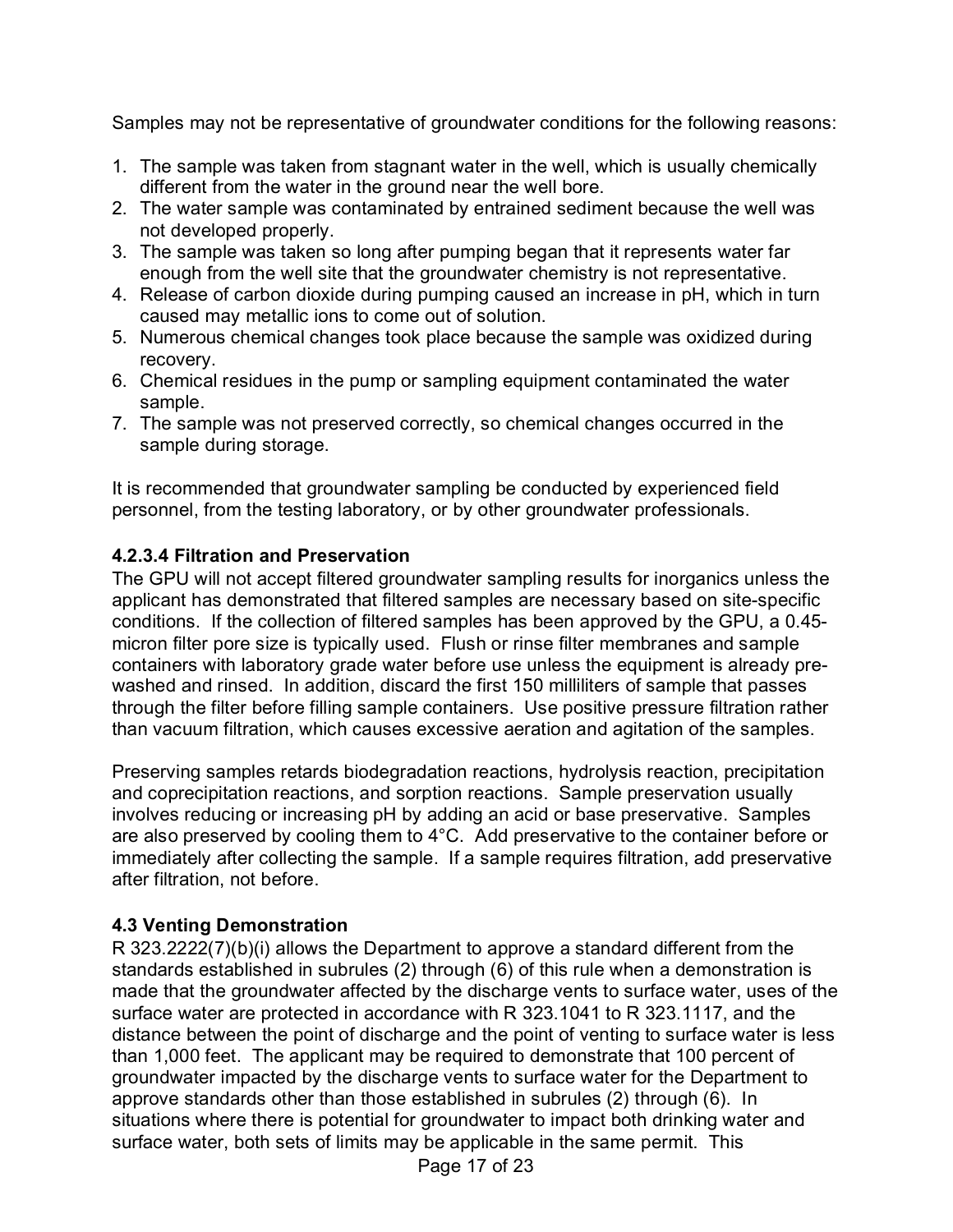demonstration will need to be included within the hydrogeologic investigation report and can be accomplished using one or a combination of the following methods:

- 1. Cluster Wells and Vertical Gradients: Cluster wells may be placed at the groundwater surface water interface for the collection of static groundwater elevation data to determine the vertical gradient of the aquifer. Well locations must be along the entire length of the proposed venting location at approved spacing. This method is not acceptable in situations where contaminants of concern have the potential to migrate vertically within the aquifer and travel horizontally below the surface water body potentially impacting downgradient receptors.
- 2. Groundwater Flow Direction: A minimum of three monitoring wells may be placed on each side of the surface water body where venting is expected to occur for the collection of static groundwater elevation data. In addition, a staff gauge must be installed in the surface water body. Groundwater flow maps can then be generated to show that groundwater on each side is flowing toward the surface water body. This method is not acceptable in situations where contaminants of concern have the potential to migrate vertically within the aquifer and travel horizontally below the surface water body potentially impacting downgradient receptors.
- 3. Totally Discharging System (100 percent of groundwater impacted by the discharge vents to surface water): Soil borings and cross-sectional data may be used to demonstrate that the aquifer is of limited vertical extent and that the bottom of the surface water body is at or near the top of regional aquitard. The data must also demonstrate the following:
	- a) The aquitard is a minimum of 20 feet in thickness and free of sand and gravel lenses;
	- b) The aquitard material must have a saturated vertical hydraulic conductivity of not more than  $1x10^{-7}$  centimeters per second (cm/s); and
	- c) The aquitard is regionally continuous.

The applicant will also need to demonstrate that venting occurs throughout the year and is not just seasonal phenomena.

#### <span id="page-17-0"></span>**4.4 Groundwater Not in an Aquifer or in an Unusable Aquifer Demonstration**

- 1. A demonstration may be made that the discharge in question is not in hydraulic communication with groundwater in a usable aquifer. This criterion can be met through any one or a combination of the following:
	- a) A demonstration is made that shows the receiving aquifer is unable to be utilized for any economic or potable use. The applicant must provide information concerning the regional geology supplemented with adequate site-specific information (boring/monitoring well logs, geophysical information, analytical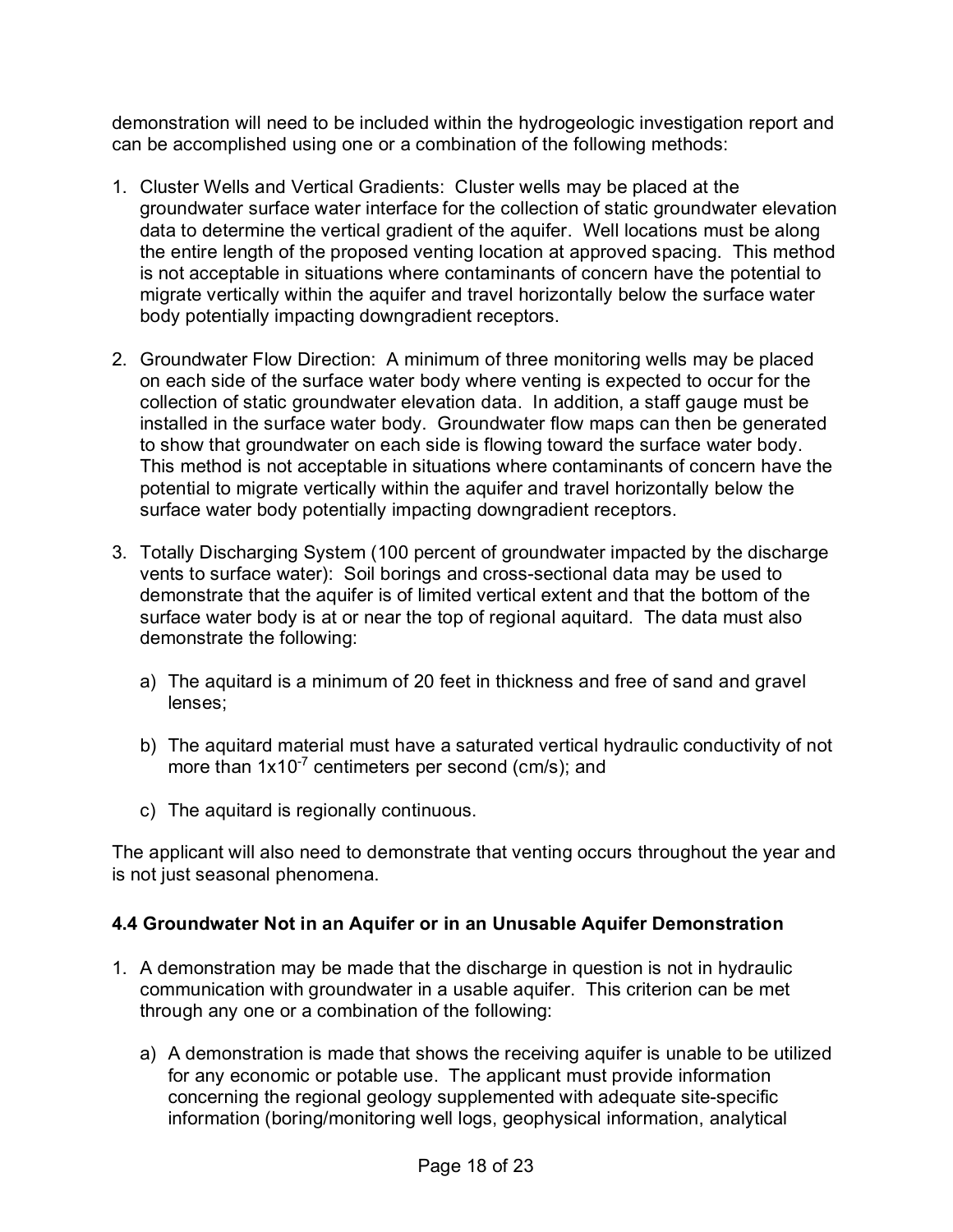results, etc.) sufficient for the GPU to make a determination on the validity of the demonstration.

Such a demonstration must be approved by the GPU. Given the geology of Michigan, such a demonstration is likely to be approved only in extremely rare circumstances.

b) A demonstration that the groundwater is venting 100 percent to a surface water body (that is not locally recharging an aquifer) can be used to show that a saturated hydrogeologic unit does not impact a usable aquifer. This demonstration must also show that all applicable groundwater surface water interface (GSI) criteria are/will be met at the venting location. (The applicant may request site-specific GSI criteria be developed by applying for a mixing zone evaluation by the Department's WRD, Permits Section). The venting demonstration would eliminate the concern regarding a connection to the underlying aquifer. A demonstration would also need to be made that the receiving surface water body in question does not in turn discharge to another aquifer at a different location.

## <span id="page-18-0"></span>**4.5 Establishing Background Groundwater Quality**

R 323.2222 (5)(a) and R 323.2222 (7)(c)(I), limits inorganic substances not described in subrule (2)(a) or (b) or (c) of this rule by the following criteria:

The concentration of the inorganic substance in groundwater shall not exceed a concentration halfway between the background groundwater quality and the concentration at which the site would be a facility as defined by Part 201.

The inorganic substance limit established in a permit shall be determined by one of the following methods:

- 1. The concentration that is halfway between background groundwater quality and the concentration at which the site would be a facility as defined by Part 201.
- 2. The applicant may choose a default background groundwater quality value, which is the limit of detection as established by the State Environmental Laboratory, and have a permit limit halfway between the limit of detection and the concentration at which the site would be a facility as defined by Part 201.

If the applicant chooses to establish a site-specific background groundwater quality value, background shall be determined by the following method:

A minimum of three wells approved by the WRD as being representative of unimpacted background groundwater shall be sampled for the parameters of concern at least every other month for one year. Two replicate samples shall be obtained for each sampling event. The arithmetic mean concentrations shall be calculated from each well and the geometric mean shall be calculated between wells. Anomalous results (results affected by high turbidity or otherwise inconsistent with either temporal results from the same well or spatial results from nearby wells)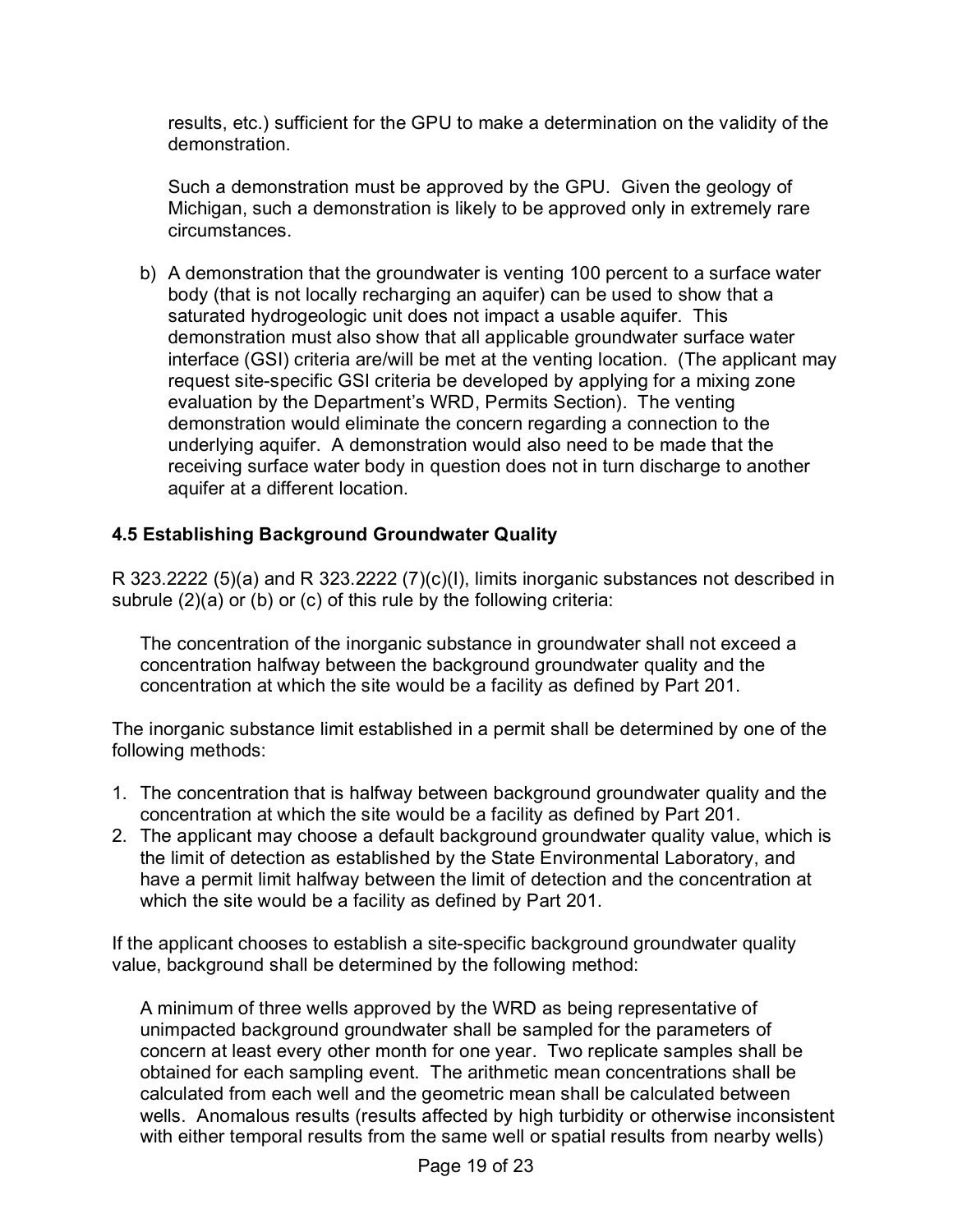shall not be used in the calculation. Anomalous results will be determined by the WRD. The background groundwater quality shall be calculated as the geometric mean of the spatial variability between individual wells plus one standard deviation.

#### <span id="page-19-0"></span>**5.0 HYDROGEOLOGIC STUDY WORK PLANS**

R 323.2221(3) allows an applicant applying for a groundwater permit under R.323.2218 to submit a work plan for the development of a hydrogeologic report for Department approval. The Department may also request the submittal of a work plan under other permitted categories under certain conditions as described in Section 1.2. The submittal of a hydrogeological work plan is optional. However, the submittal of a work plan and subsequent approval by the Department is strongly recommended given the complexities of hydrogeologic investigations. A work plan should contain the following information:

2221(3(b)(i): A map indicating the surface geology of the area with the discharge location identified.

2221(3)(b)(ii): A map indicating the topography of the area with the discharge location identified.

2221(3)(b)(iii): Logs of domestic wells adequate to characterize each water supply formation within a half mile in all directions from the discharge. A map must be provided that correlates each well log to a specific map location.

2221(3)(b)(iv): A map delineating an established or proposed designated wellhead protection area that may be affected by the discharge.

 $2221(3)(b)(v)$ : For all proposed observation wells to be drilled, all of the following information:

- (A) Number of wells.
- (B) Location of wells.
- (C) Depth of wells.
- (D) Drilling method.
- (E) Well construction materials.
- (F) Well development method.

2221(3)(b)(vi): For all proposed soil borings, all of the following information:

- (A) Number of soil borings.
- (B) Location of borings.
- (C) Depth of borings.
- (D) Drilling and plugging method.

2221(3)(b)(vii): A description of all physical testing to be done to identify soil properties and aquifer characteristics and locations where testing is to occur.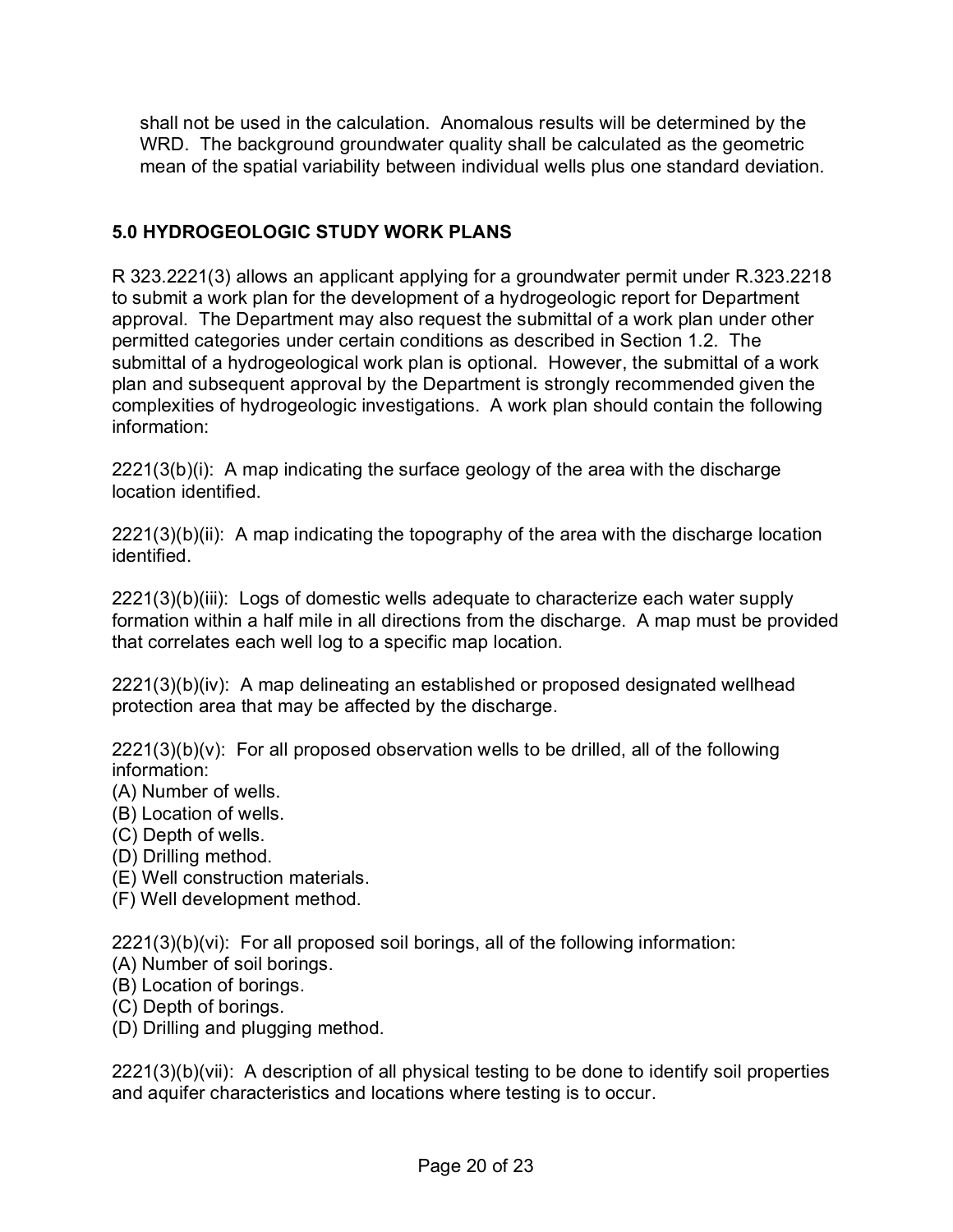2221(3)(b)(viii): A groundwater sampling and analysis plan meeting the requirements of  $R$  323.2221(3)(a), (d), (e), (f), (g), and (h). If a map is required, it must be drawn to scale and have a north orientation arrow.

# <span id="page-20-0"></span>**6.0 SAMPLING AND ANALYSIS PLANS**

R 323.2223(3) requires all 2218 applicants propose a groundwater sampling and analysis plan (SAP). A SAP may also be required to be submitted under other permitted categories if groundwater sampling and/or effluent monitoring are required. The purpose of the SAP is to establish the criteria for the collection of representative groundwater and/or effluent samples. The SAP should serve as an "instruction manual" and provide the operator or any other party responsible for sample collection with a reference document that encompasses all the sampling methods, sampling requirements, sample collection locations, and analytical parameters in a groundwater discharge permit. The submittal of a SAP also allows the Department to verify that the sample collection methods and laboratory analytical methods are appropriate to demonstrate compliance with the permit.

A SAP for effluent monitoring only should include the number and description of the location of all effluent monitoring points, a description of the sample collection method, sampling frequency, a list of the substances to be analyzed, sample handling and preservation methods, laboratory analytical methods, and the laboratory method detection levels.

A SAP that includes groundwater sampling must contain all of the following items:

- 2223(3)(a): the number and location of wells to be included in the groundwater monitoring system. A site map showing all of the monitoring well locations is acceptable.
- 2223(3)(b): the depth and screened interval for each monitoring well. The screened interval must be referenced to USGS data. This information is typically summarized in a table.
- 2223(3)(c): requires the well construction materials and installation techniques be included in the SAP. This information is typically included in the well construction logs.
- 2223(3)(d): requires the sampling frequency be included in the SAP.
- 2223(3)(e): requires a list of the substances to be sampled.
- 2223(3)(f): requires a description of sampling procedures including: (i) the method and volume of water removed from each well during sampling; (ii) steps taken to prevent cross-contamination between wells; (iii) sample handling and preservation methods; (iv) laboratory analysis method; (v) laboratory method detection level; and (vi) quality assurance and quality control program.
- 2223 $(3)(g)$ : requires a description of the techniques used to present and evaluate groundwater quality monitoring data.
- 2223(3)(h): requires a description of the method used to collect static water levels and present groundwater flow data.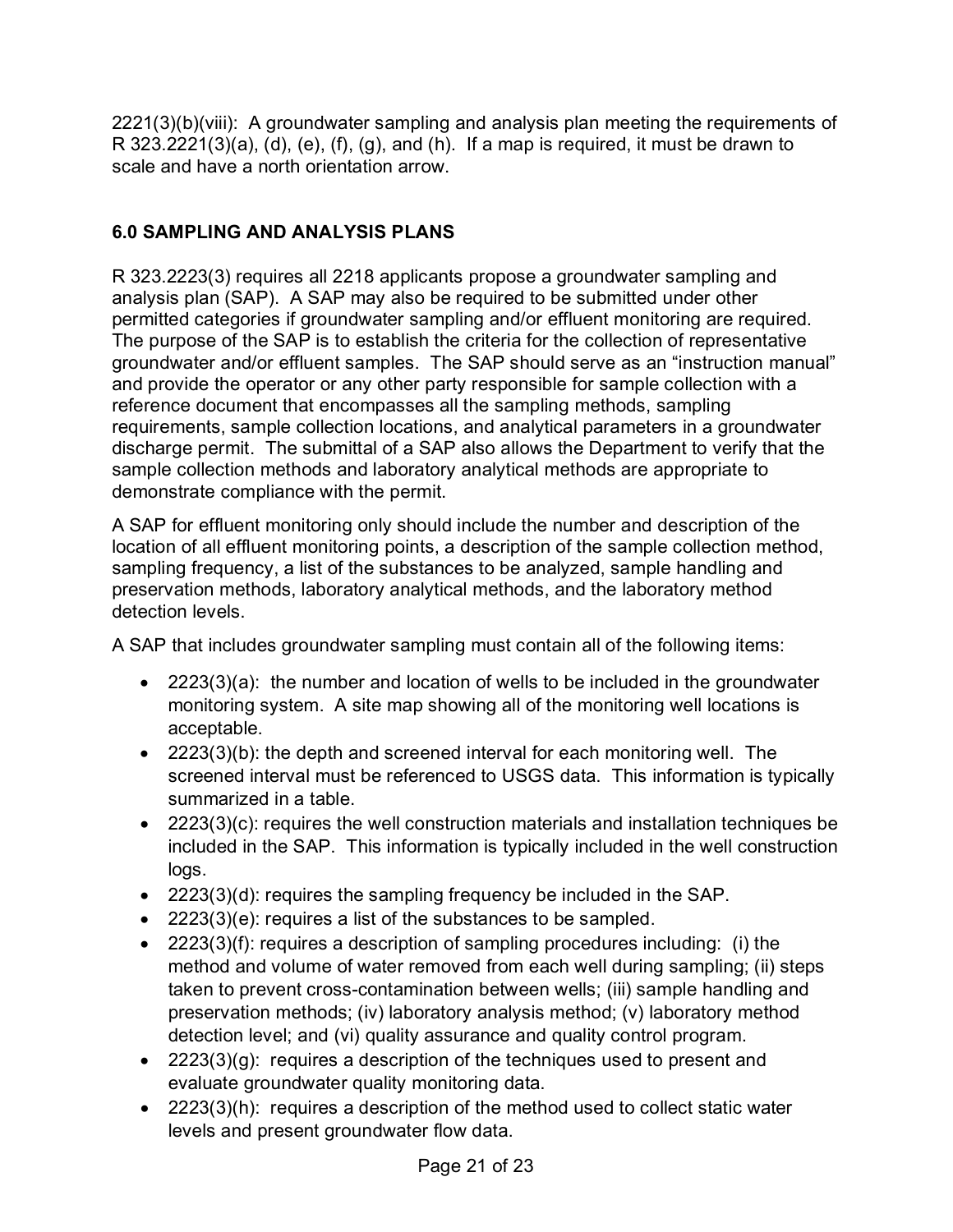### <span id="page-21-0"></span>**7.0 HYDROGEOLOGIC STUDY REQUIREMENTS FOR GROUNDWATER PERMIT REISSUANCE**

The hydrogeologic information required for reapplication of a groundwater discharge permit under R 323.2218 is listed under R 323.2218(b)(iii). This information includes a narrative discussion, maps, and raw data.

#### <span id="page-21-1"></span>**7.1 Narrative**

The narrative portion of the hydrogeologic study for a reissuance application must include a discussion of the groundwater and effluent compliance history of the facility. The applicant should summarize the effluent and groundwater quality results during the previous permitted time interval and indicate whether compliance was achieved during that time. If there were exceedances of permit limits, steps taken to bring the facility into compliance should be described.

This portion should also include a discussion of the groundwater monitoring system. Groundwater contour maps generated during the timeframe of the permit should be reviewed, and a determination made whether the groundwater monitoring system is appropriate. If there are indications that, as a result of mounding or other factors, the groundwater flow direction has changed, a proposal and workplan for an updated groundwater monitoring system should be included.

The narrative should also discuss whether changes from the original permit application and issuance have occurred. This should include the volume of treated wastewater discharged, the treatment system used to meet permit limits, addition of waste streams or changes in wastewater influent quality, and methods and areas of disposal.

#### <span id="page-21-2"></span>**7.2 Maps**

R 323.2218(b)(iii)(D) requires the submittal of an updated site map. This map should be drawn to scale and indicate the location of the treatment/storage facilities, discharge location(s), observation and monitor wells, property boundaries and surface waters within the area of the map.

R 323.2218(b)(iii)(E) requires the submittal of a current groundwater contour map. This map should indicate the location of all wells used to establish groundwater flow direction and should be generated using the most recent static water levels measured in all wells at the facility. Static water levels measured in each well must be collected on the same date.

#### <span id="page-21-3"></span>**7.3 Raw Data**

All of the required raw data listed below should be submitted via MiWaters as part of the compliance monitoring requirements in the "in effect" permit.

• R 323.2218(3)(b)(iii)(F) requires the submittal of the most recent groundwater monitoring results from all monitoring wells.